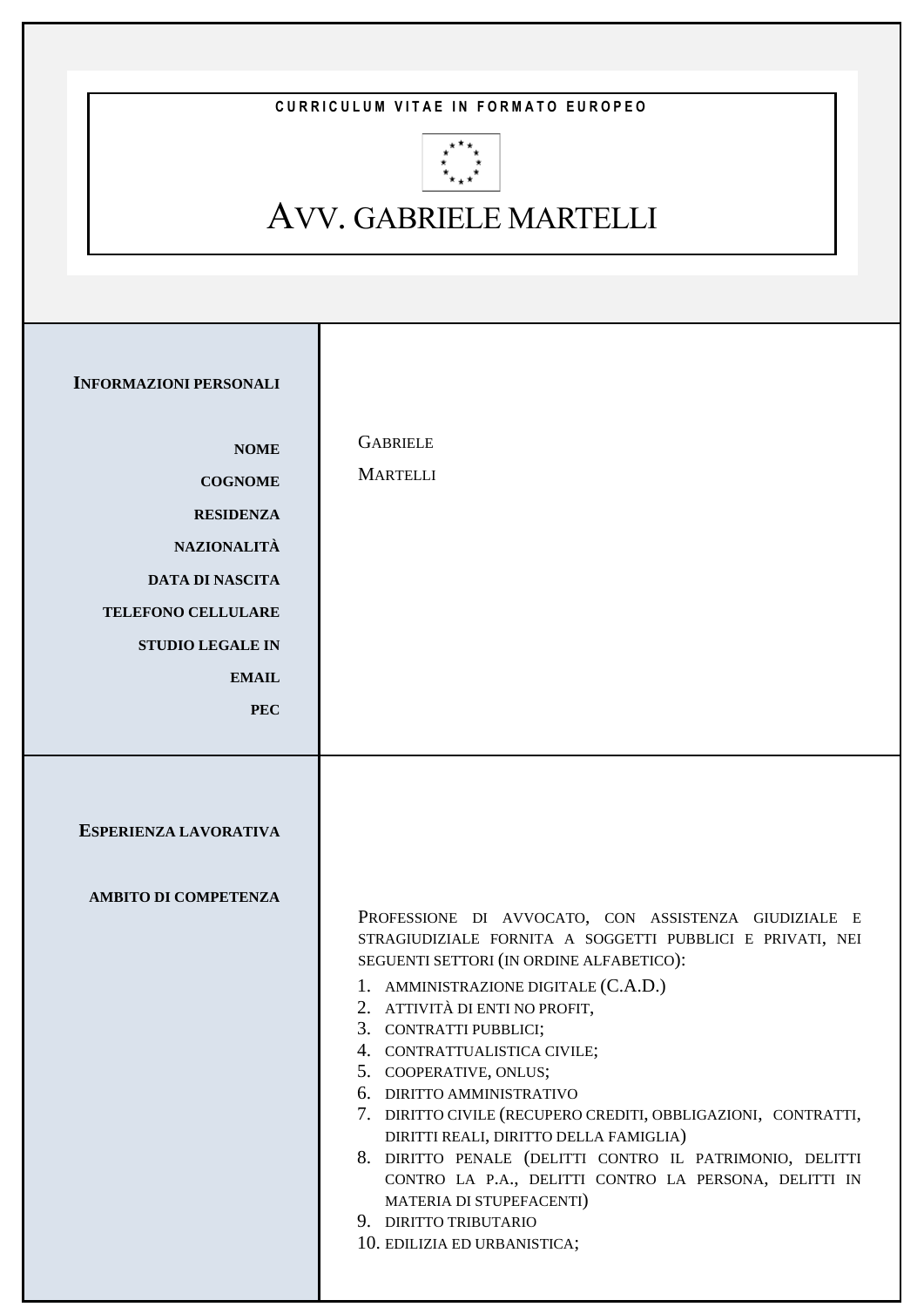|                                                                 | 11. ESPROPRIAZIONE PER PUBBLICA UTILITÀ;<br>12. IMMIGRAZIONE;<br>13. SERVIZI CIMITERIALI<br>14. TRASPARENZA ED ANTICORRUZIONE                                                                                                                                                                                                                                                                                                                                                                      |
|-----------------------------------------------------------------|----------------------------------------------------------------------------------------------------------------------------------------------------------------------------------------------------------------------------------------------------------------------------------------------------------------------------------------------------------------------------------------------------------------------------------------------------------------------------------------------------|
| <b>ESPERIENZE MATURATE</b><br><b>APRILE 2005 - OTTOBRE 2009</b> | HO COLLABORATO COME PRATICANTE AVVOCATO, MUNITO DI<br>PATROCINIO, PRESSO LO STUDIO GRACILI ASSOCIATO DI FIRENZE,<br>CHE SVOLGE ATTIVITÀ DI CONSULENZA ED ASSISTENZA LEGALE PER<br>SOGGETTI PUBBLICI E PRIVATI, NELL'AMBITO DEL DIRITTO<br>AMMINISTRATIVO. HO SEGUITO (REDATTO E PARTECIPATO AD<br>UDIENZE) QUESTIONI GIUDIZIALI PREVALENTEMENTE IN MATERIA DI<br>EDILIZIA ED URBANISTA.                                                                                                            |
| 2006- oggi                                                      | COLLABORO CON LO STUDIO LEGALE DELL'AVV. SERGIO MARTELLI,<br>CON ATTIVITÀ NEI SETTORI DI DIRITTO PENALE, E DIRITTO CIVILE. I<br>CONTENZIOSI IN MATERIA CIVILE RIGUARDANO PREVALENTEMENTE<br>LA MATERIA DEL RECUPERO CREDITI, OBBLIGAZIONI, CONTRATTI,<br>DIRITTI REALI, DIRITTO DELLA FAMIGLIA. I CONTENZIOSI IN MATERIA<br>PENALE RIGUARDANO PREVALENTEMENTE I DELITTI CONTRO IL<br>PATRIMONIO, I DELITTI CONTRO LA P.A., I DELITTI CONTRO LA<br>PERSONA, DELITTI IN MATERIA DI STUPEFACENTI.     |
|                                                                 | COLLABORO CON LO STUDIO LEGALE AVV. AGNESE DEL NORD, CON<br>ATTIVITÀ NEI SETTORI DEL DIRITTO AMMINISTRATIVO E DEL DIRITTO<br>DELL'IMMIGRAZIONE. L'ATTIVITÀ È PREVALENTEMENTE<br>DI<br>CONSULENZA PER LE PP.AA., ENTI PUBBLICI ECONOMICI E SOCIETÀ<br>PARTECIPATE E CONTROLLATE, IN MATERIA DI CONTRATTUALISTICA<br>PUBBLICA, EDILIZIA ED URBANISTICA, PROJECT MANAGEMENT.<br>ANCHE L'ATTIVITÀ DI CONTENZIOSO RIGUARDA IN PARTICOLARE LA<br>CONTRATTUALISTICA PUBBLICA E L'EDILIZIA ED URBANISTICA. |
|                                                                 | PARTECIPO REGOLARMENTE A SEMINARI, CORSI DI FORMAZIONE, E<br>GIORNATE DI STUDIO, AL FINE DI RESTARE COSTANTEMENTE<br>AGGIORNATO SUGLI SVILUPPI NORMATIVI, IN PARTICOLARE PER<br><b>ALLA</b><br><b>PROBLEMATICHE</b><br><b>QUANTO</b><br><b>ATTIENE</b><br>DI<br><b>DIRITTO</b><br>AMMINISTRATIVO (APPALTI PUBBLICI, SICUREZZA SUL LAVORO,<br>REGOLARITÀ CONTRIBUTIVA,<br>ED<br>EDILIZIA<br>URBANISTICA,<br>ESPROPRIAZIONE PER PUBBLICA UTILITÀ), CIVILE, PROCEDURA<br>CIVILE, E PENALE.            |
|                                                                 | COLLABORO CON LA DOTTORESSA PSICOTERAPEUTA GIUDITTA<br>MARTELLI AL FINE DI REALIZZARE E GESTIRE PROGETTI ED<br>INIZIATIVE DI ASCOLTO E SUPPORTO SUL PIANO PSICOLOGICO E<br>GIURIDICO.                                                                                                                                                                                                                                                                                                              |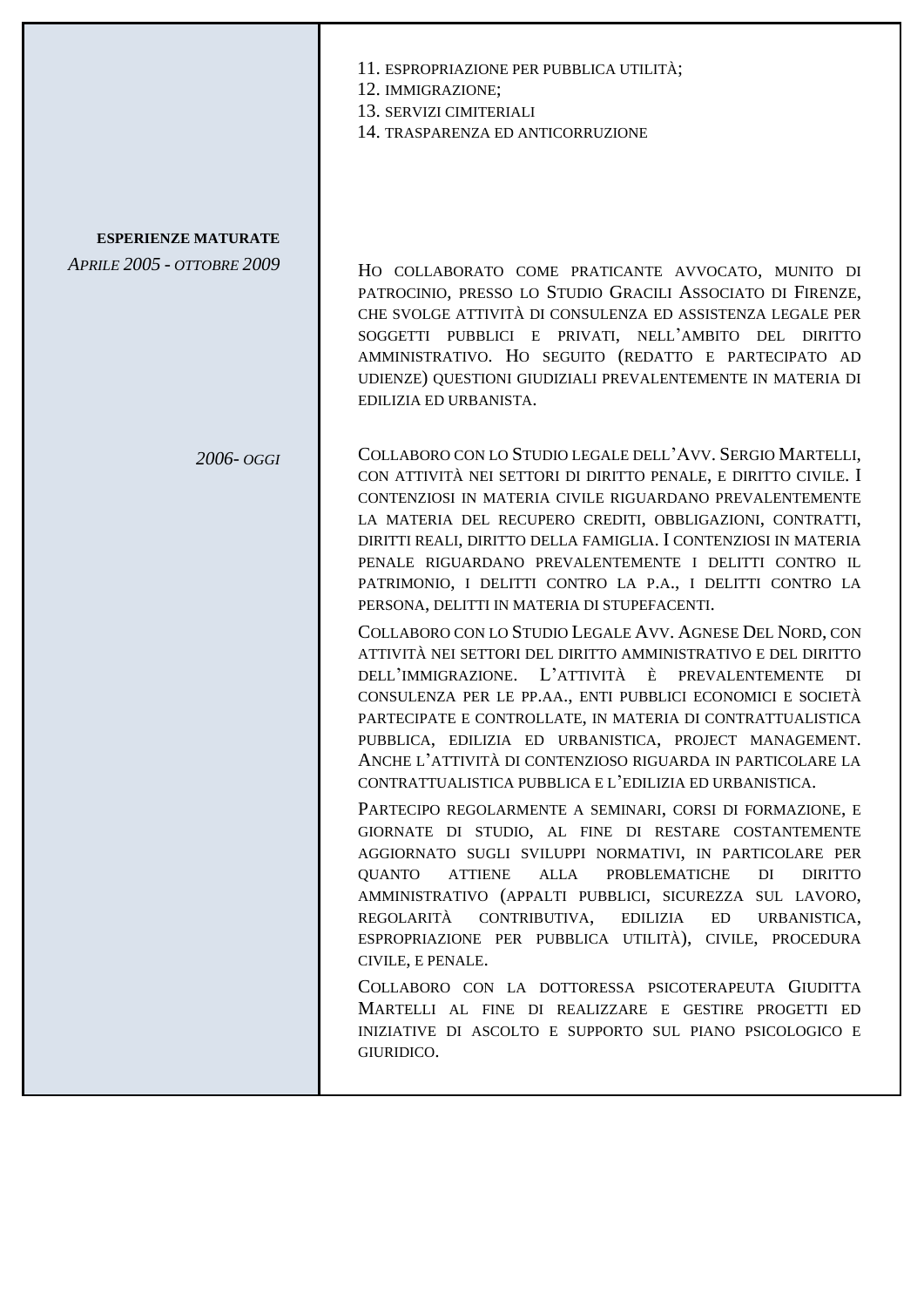2011- OGGI SVOLGO ATTIVITÀ DI FORMAZIONE, IN QUALITÀ DI RELATORE/DOCENTE, NONCHÉ DI CONSULENZA E SUPPORTO PER ENTI PUBBLICI, SOCIETÀ PUBBLICHE E PRIVATE ED UNIVERSITÀ NELLE SEGUENTI MATERIE:

#### **ANTICORRUZIONE E TRASPARENZA**

**(ESPERIENZA: PROGETTI FORMATIVI DI CARATTERE TEORICO ED OPERATIVO, FINALIZZATI AD ILLUSTRARE LE QUESTIONI GIURIDICHE DI MAGGIOR INTERESSE E AD AFFRONTARE LE QUESTIONI E CRITICITÀ PRATICHE SOLLEVATE DAI PARTECIPANTI. PROGETTI DI SUPPORTO PER LE SOCIETÀ PARTECIPATE FINALIZZATI A FORNIRE UNA IMPOSTAZIONE SECONDO IL METODO DEL "PROGETTO" ED RISOLVERE, SEGUENDO TALE METODO, LE QUESTIONI GIURIDICHE E PRATICHE IN GRADO DI OSTACOLARE LA PIENA ATTUAZIONE DELLA NORMATIVA DI RIFERIMENTO. ORGANISMO CON FUNZIONI ANALOGHE ALL'OIV PER SOCIETÀ PARTECIPATE ED ENTI PUBBLICI ECONOMICI. IN TUTTE LE ESPERIENZE, FORMATIVE, DI SUPPORTO/CONSULENZA, DI ORGANISMO CON FUNZIONI ANALOGHE ALL'OIV, È STATA CONCENTRATA L'ATTENZIONE SU: PIANIFICAZIONE MISURE ANTICORRUZIONE; VALUTAZIONE E TRATTAMENTO DEI RISCHI; CONTROLLO E GESTIONE DELLE MISURE; COORDINAMENTO CON GLI OBIETTIVI DI PERFORMANCE, LADDOVE PREVISTI; COORDINAMENTO CON LA PROGRAMMAZIONE FINANZIARIA.)**

*PROGETTI FORMAZIONE (IN QUALITÀ DI RELATORE/DOCENTE)*

- 1 4 NOVEMBRE 2020: FORMAZIONE OBBLIGATORIA IN MATERIA DI ANTICORRUZIONE E TRASPARENZA (TI FORMA)
- 2 23 GIUGNO 2020: RESPONSABILE DELLA PREVENZIONE DELLA CORRUZIONE E DELLA TRASPARENZA E ORGANISMO CON FUNZIONI ANALOGHE ALL'OIV TRA OBBLIGHI DI ANTICORRUZIONE E TRASPARENZA (TI FORMA)
- 3 10 OTTOBRE 2019: ANTICORRUZIONE SECONDO IL PNA 2019 (E SECONDO LE TECNICHE DEL PROJECT MANAGEMENT)
- 4 25 SETTEMBRE 2019: OBBLIGHI DI PUBBLICAZIONE E REGIME SANZIONATORIO ALLA LUCE DEL C.D. DECRETO CRESCITA E DEL PNA 2019 (TI FORMA)
- 5 28 MAGGIO 2019: TRASPARENZA E DIRITTO DO ACCESSO (TI FORMA)
- 6 10 APRILE 2019: ISTRUZIONI PER IL CORRETTO ADEMPIMENTO DELL'ATTESTAZIONE DEGLI OBBLIGHI DI PUBBLICAZIONE CON SCADENZA 30.04.2019 (TI FORMA)
- 7 15 FEBBRAIO 2019: CORSO DI FORMAZIONE AVENTE AD OGGETTO "ATTUAZIONE DELLA NORMATIVA IN MATERIA DELLA PREVENZIONE DELLA CORRUZIONE E TRASPARENZA" (PARCO NAZIONALE ARCIPELAGO TOSCANO)
- 8 14 GENNAIO 2019: LA COMPILAZIONE DELLA RELAZIONE ANNUALE DEL RESPONSABILE DELLA PREVENZIONE DELLA CORRUZIONE E DELLA TRASPARENZA (TI FORMA)
- 9 2 APRILE 2018 NUOVE LINEE GUIDA ANAC SU ANTICORRUZIONE E TRASPARENZA (TI FORMA)
- 10 25 GENNAIO 2018: TERZA EDIZIONE NUOVE LINEE GUIDA ANAC SU ANTICORRUZIONE E TRASPARENZA (TI FORMA)
- 11 18 GENNAIO 2018: SECONDA EDIZIONE NUOVE LINEE GUIDA ANAC SU ANTICORRUZIONE E TRASPARENZA (TI FORMA)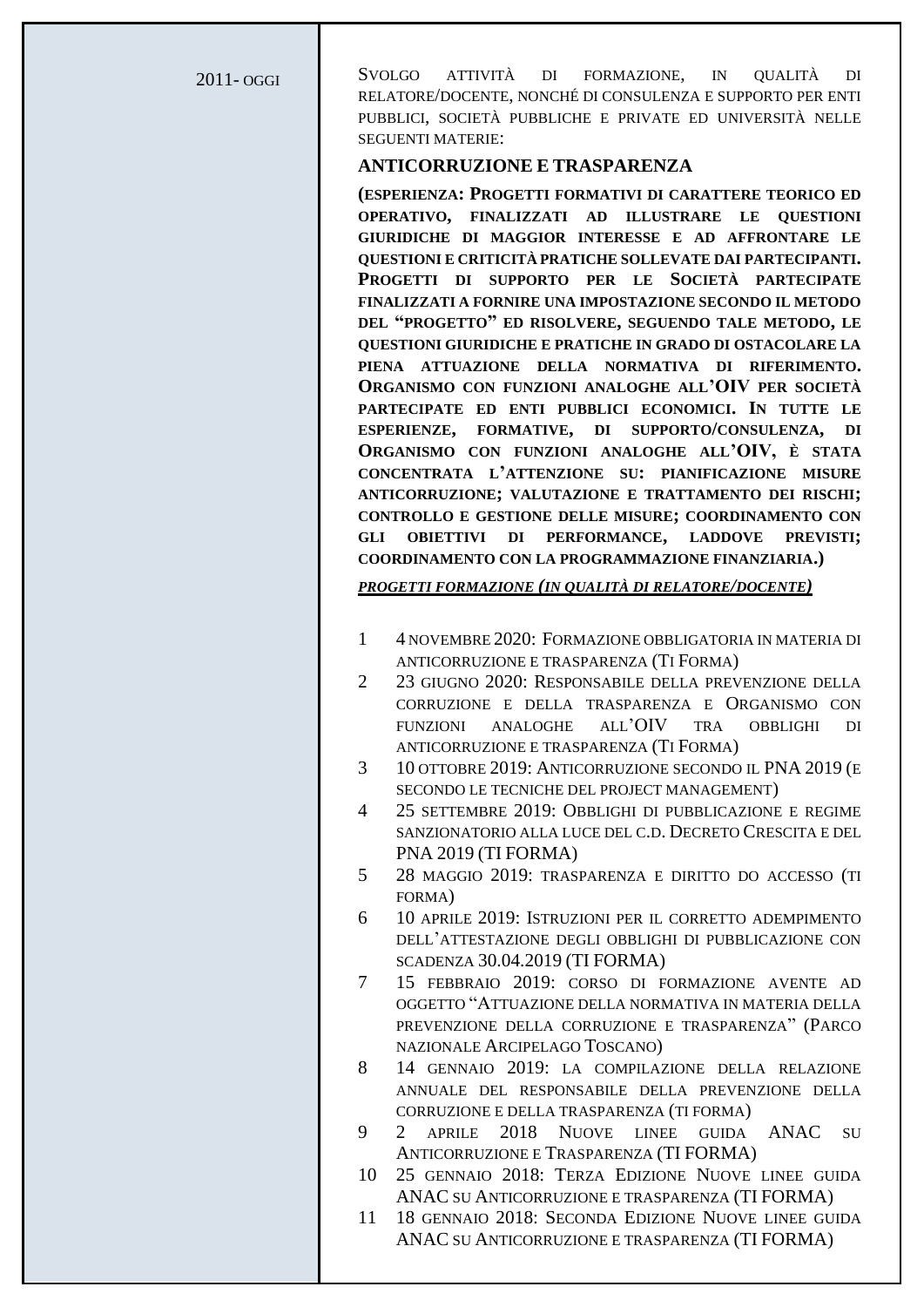| 12 | DICEMBRE 2017: NUOVE LINEE GUIDA ANAC SU<br>18<br>ANTICORRUZIONE E TRASPARENZA (TI FORMA)                   |
|----|-------------------------------------------------------------------------------------------------------------|
| 13 | 31 OTTOBRE 2017: GLI OBBLIGHI DI PUBBLICAZIONE:                                                             |
|    | CONFRONTO TRA LA NORMATIVA DEI CONTRATTI PUBBLICI E                                                         |
|    | QUELLA DELLA TRASPARENZA (TI FORMA)                                                                         |
| 14 | 31 MAGGIO 2017: I CONTROLLI E LE SANZIONI ANAC: COME                                                        |
|    | PREPARARSI ALLE VISITE ISPETTIVE E AL CONTRADDITTORIO (TI                                                   |
|    | FORMA)                                                                                                      |
| 15 | 30 MARZO<br>2017: I CONTROLLI ANTICORRUZIONE<br>E<br>TRASPARENZA A SEGUITO DEI REGOLAMENTI SULL'ATTIVITÀ DI |
|    | VIGILANZA DA PARTE DELL'ANAC (TI FORMA)                                                                     |
| 16 | 20 MARZO 2017: FORMAZIONE IN HOUSE ANTICORRUZIONE E                                                         |
|    | TRASPARENZA PER FARMAVALDERA,<br><b>SOCIETÀ</b>                                                             |
|    | PARTECIPATA DA ENTI LOCALI                                                                                  |
| 17 | 28 SETTEMBRE 2016: IL NUOVO DECRETO TRASPARENZA PER LE                                                      |
| 18 | SOCIETÀ PARTECIPATE E CONTROLLATE" (TI FORMA)<br>18 LUGLIO 2016: IL NUOVO DECRETO TRASPARENZA PER LE        |
|    | SOCIETÀ PARTECIPATE E CONTROLLATE (TI FORMA)                                                                |
| 19 | 30 GIUGNO 2016: IL NUOVO DECRETO TRASPARENZA PER                                                            |
|    | SOCIETÀ PARTECIPATE E CONTROLLATE (TI FORMA)                                                                |
| 20 | 11 MAGGIO 2016 LA TRASPARENZA AMMINISTRATIVA AI SENSI                                                       |
| 21 | DELLO SCHEMA DI DECRETO LEGISLATIVO MADIA (TI FORMA)<br>31 MARZO 2016: IL RUOLO E LE RESPONSABILITÀ DEL     |
|    | RESPONSABILE DELLA PREVENZIONE DELLA CORRUZIONE (TI                                                         |
|    | FORMA)                                                                                                      |
| 22 | 13 GENNAIO 2016: ISTRUZIONI PRATICHE PER LA COMPILAZIONE                                                    |
|    | DELLA SCHEDA ANNUALE DEL RESPONSABILE<br><b>DELLA</b>                                                       |
|    | PREVENZIONE DELLA CORRUZIONE PER SOCIETÀ PARTECIPATE                                                        |
|    | (TI FORMA)<br>11 GENNAIO 2016: AGGIORNAMENTO TRASPARENZA                                                    |
| 23 | ED<br>ANTICORRUZIONE PER SOCIETÀ PARTECIPATE (TI FORMA)                                                     |
| 24 | 19 MAGGIO 2015: TRASPARENZA AMMINISTRATIVA: NORME                                                           |
|    | ANTICORRUZIONE E SULL'ACCESSO AGLI ATTI (TI FORMA)                                                          |
| 25 | 21 APRILE 2015: ANTICORRUZIONE E TRASPARENZA A SEGUITO                                                      |
|    | DELLA NUOVA DELIBERA ANAC PER SOCIETÀ PARTECIPATE (TI                                                       |
| 26 | FORMA)<br>23 GENNAIO 2015: TRASPARENZA AMMINISTRATIVA<br>ED                                                 |
|    | ANTICORRUZIONE PER SOCIETÀ PARTECIPATE (TI FORMA)                                                           |
| 27 | 19 GENNAIO 2015: TRASPARENZA AMMINISTRATIVA ED                                                              |
|    | ANTICORRUZIONE PER SOCIETÀ PARTECIPATE (TI FORMA)                                                           |
| 28 | GENNAIO 2015: PROGETTO FORMAZIONE COMUNE<br>DI                                                              |
| 29 | CARRARA, ENTE LOCALE. (SCADENZA LUGLIO 2017)<br>17 DICEMBRE 2014: TRASPARENZA AMMINISTRATIVA<br>ED          |
|    | ANTICORRUZIONE PER SOCIETÀ PARTECIPATE (TI FORMA)                                                           |
| 30 | 15 DICEMBRE 2014: TRASPARENZA AMMINISTRATIVA ED                                                             |
|    | ANTICORRUZIONE PER ENTI LOCALI (TI FORMA)                                                                   |
| 31 | 12 DICEMBRE 2014: ANTICORRUZIONE - UNIVERSITÀ LA                                                            |
|    | <b>SAPIENZA DI ROMA</b>                                                                                     |
| 32 | 11 DICEMBRE 2014: TRASPARENZA AMMINISTRATIVA<br>ED<br>ANTICORRUZIONE PER ENTI LOCALI (TI FORMA)             |
| 33 | 5 DICEMBRE 2014: TRASPARENZA AMMINISTRATIVA<br><b>ED</b>                                                    |
|    | ANTICORRUZIONE PER ENTI LOCALI (TI FORMA)                                                                   |
| 34 | DICEMBRE 2014: TRASPARENZA AMMINISTRATIVA<br>$\overline{4}$<br><b>ED</b>                                    |
|    | ANTICORRUZIONE PER ENTI LOCALI (TI FORMA)                                                                   |
| 35 | DICEMBRE 2014: TRASPARENZA AMMINISTRATIVA<br>3<br>ED                                                        |
|    | ANTICORRUZIONE PER ENTI LOCALI (TI FORMA)                                                                   |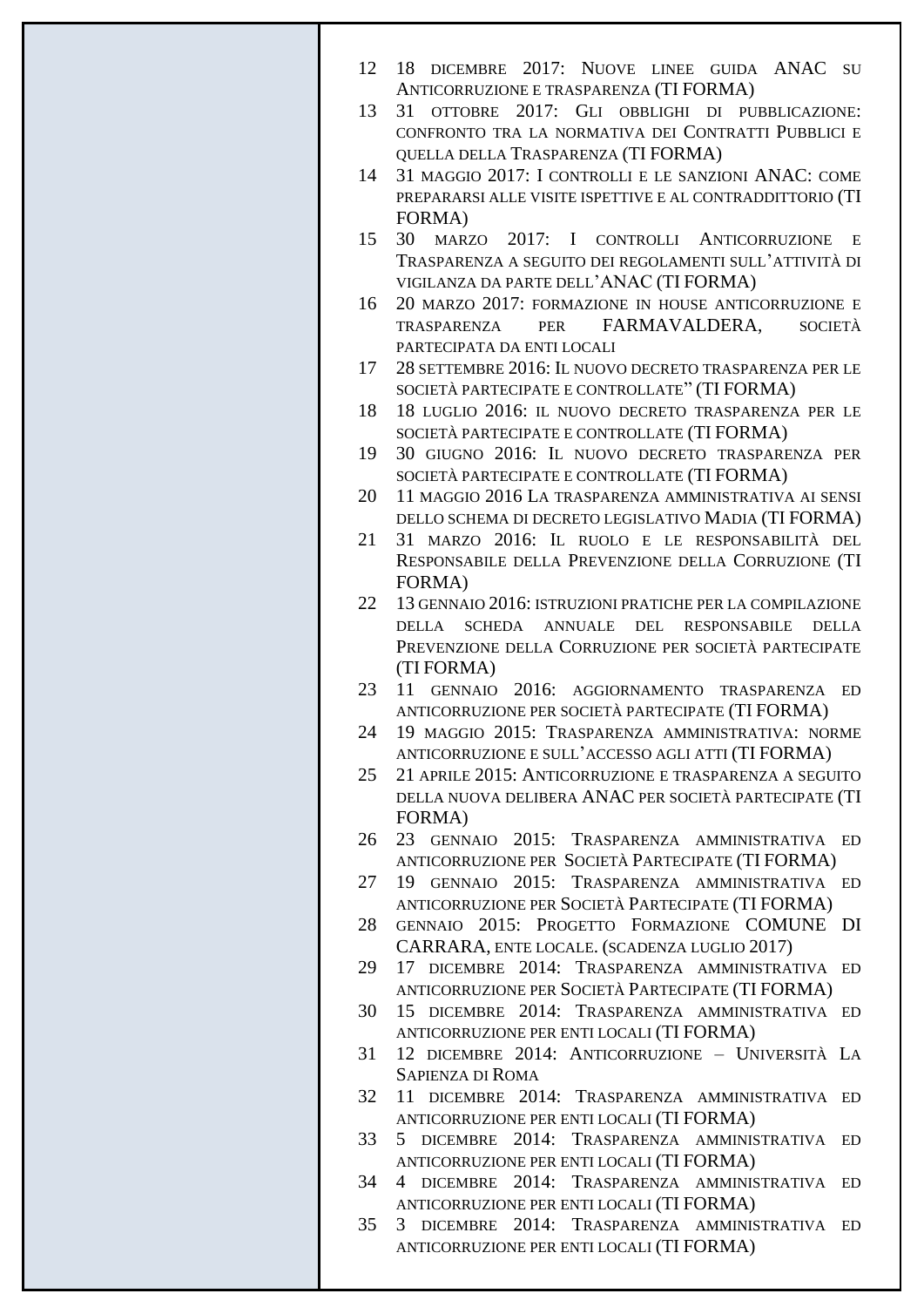- 36 28 NOVEMBRE 2014 TRASPARENZA AMMINISTRATIVA ED ANTICORRUZIONE PER ENTI LOCALI (TI FORMA)
- 37 24 NOVEMBRE 2014: TRASPARENZA AMMINISTRATIVA ED ANTICORRUZIONE PER ENTI LOCALI (TI FORMA)
- 38 13 NOVEMBRE 2014: TRASPARENZA AMMINISTRATIVA ED ANTICORRUZIONE PER PUBBLICHE AMMINISTRAZIONI (TI FORMA)
- 39 15 OTTOBRE 2014: TRASPARENZA AMMINISTRATIVA ED ANTICORRUZIONE PER SOCIETÀ PARTECIPATE (TI FORMA)
- 40 7 OTTOBRE 2014: TRASPARENZA AMMINISTRATIVA ED ANTICORRUZIONE PER ENTI LOCALI (TI FORMA)
- 41 SETTEMBRE 2014: CONSULENZA IN HOUSE PER SOCIETÀ PARTECIPATE SU TRASPARENZA ED ANTICORRUZIONE (TI FORMA)
- 42 5 GIUGNO 2014: INDICAZIONI OPERATIVE PER LE SOC. PARTECIPATE IN MATERIA DI TRASPARENZA ED ANTICORRUZIONE (TI FORMA)
- 43 FEBBRAIO MAGGIO 2014: CONSULENZA IN HOUSE PER SOCIETÀ PARTECIPATE ED ENTI LOCALI – AGGIORNAMENTO SITO INTERNET, PIANO DELLA PREVENZIONE DELLA CORRUZIONE, PIANO DELLA INTEGRITÀ E TRASPARENZA, PIANIFICAZIONE E CONTROLLO MISURE ANTICORRUZIONE EX COMMA 32 L. 190/2014 (TI FORMA)
- 44 27 GENNAIO 2014: TRASPARENZA NEGLI ENTI LOCALI: OBBLIGHI DI PUBBLICAZIONE, SOGGETTI RESPONSABILI E RELATIVE SANZIONI (TI FORMA)
- 45 13 GENNAIO 2014:TRASPARENZA NELLE SOCIETÀ PARTECIPATE: PIANIFICAZIONE OBBLIGHI DI PUBBLICAZIONE, SOGGETTI RESPONSABILI E RELATIVE SANZIONI (TI FORMA)
- 46 NOVEMBRE 2013: LA NUOVA TRASPARENZA AMMINISTRATIVA ALLA LUCE DEL D.LGS. 33/2013 PER SOCIETÀ PARTECIPATE (TI FORMA)
- 47 SETTEMBRE 2013: LA NUOVA TRASPARENZA AMMINISTRATIVA ALLA LUCE DEL NUOVO CODICE DELL'AMMINISTRAZIONE DIGITALE PER PUBBLICHE AMMINISTRAZIONI (TI FORMA)
- 48 SETTEMBRE 2013: SECONDA EDIZIONE TRASPARENZA AMMINISTRATIVA ED ANTICORRUZIONE PER SOCIETÀ PARTECIPATE (TI FORMA)
- 49 LUGLIO 2013: TRASPARENZA AMMINISTRATIVA ED ANTICORRUZIONE PER SOCIETÀ PARTECIPATE (TI FORMA)
- 50 LUGLIO 2013: IL REATO DI CORRUZIONE E L'ADEGUAMENTO AI MODELLI 231/2001 PER SOCIETÀ PARTECIPATE (TI FORMA)
- 51 LUGLIO 2013: ANTICORRUZIONE.L. 190/2012. DELITTI CONTRO PUBBLICA AMMINISTRAZIONE PER PUBBLICHE AMMINISTRAZIONI (TI FORMA)
- 52 GIUGNO 2013: ANTICORRUZIONE. L. 190/2012. DELITTI CONTRO LA PUBBLICA AMMINISTRAZIONE. N. 4 DOCENZE DI N. 7 ORE CIASCUNA PER PUBBLICHE AMMINISTRAZIONI (UNIONCAMERE)
- 53 6 GIUGNO 2013: LA NUOVA TRASPARENZA AMMINISTRATIVA ALLA LUCE DELLA LEGGE ANTICORRUZIONE E DEL NUOVO DECRETO SUGLI OBBLIGHI DI PUBBLICITÀ E DIFFUSIONE DELLE INFORMAZIONI DELLA P.A. PER SOCIETÀ PARTECIPATE (TI FORMA)
- 54 19 MARZO 2013: "AGGIORNAMENTO SU NORMATIVA E PROCEDIMENTI: DECERTIFICAZIONE, TRASPARENZA E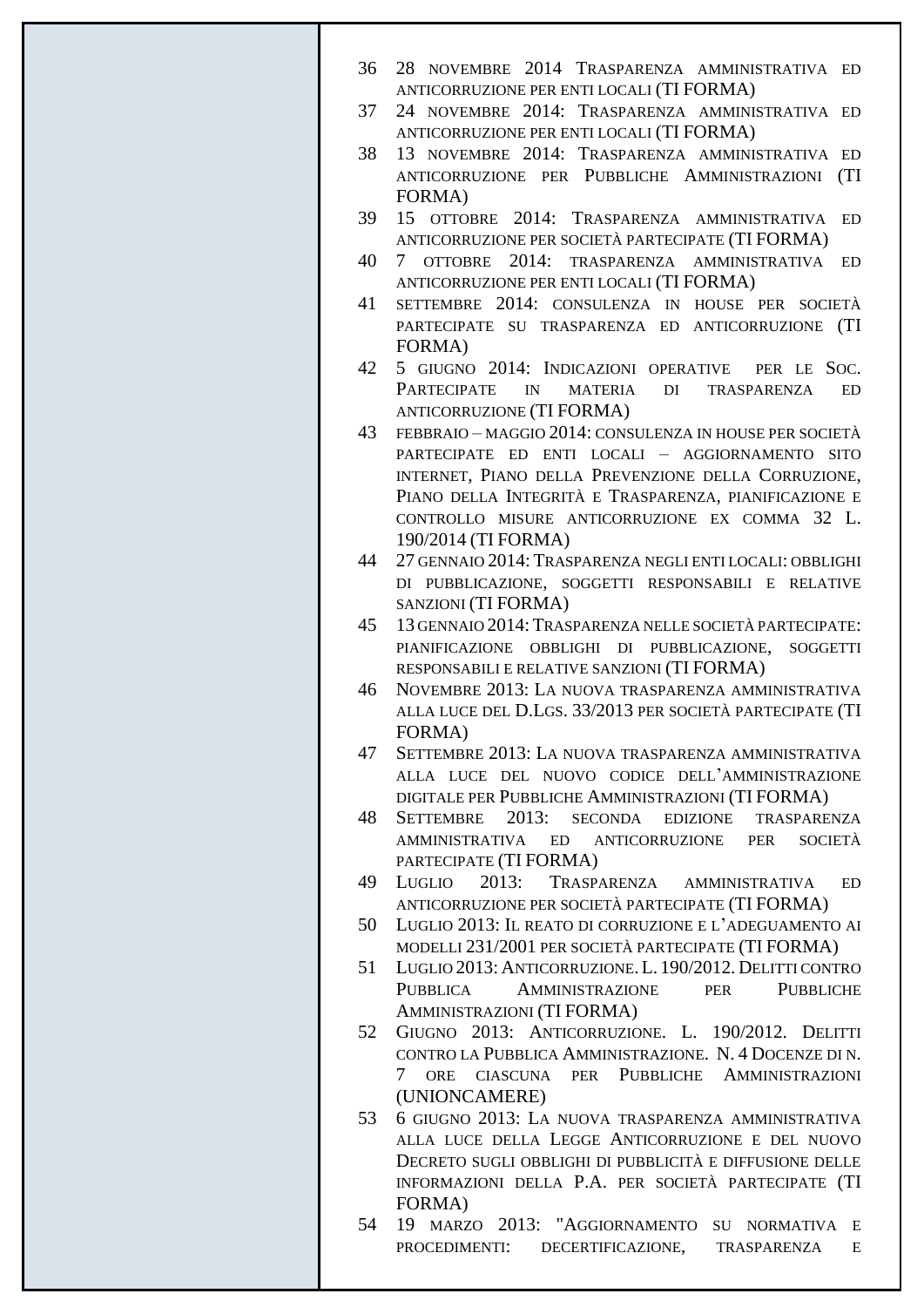ANTICORRUZIONE" PER PUBBLICHE AMMINISTRAZIONI (TI FORMA)

55 30 GENNAIO 2013: LE NORME ANTICORRUZIONE (LEGGE 190/2012) E LE LORO RICADUTE SULL'ATTIVITÀ DEGLI ENTI PUBBLICI. ADEMPIMENTI E RESPONSABILITÀ PER SOCIETÀ PARTECIPATE (TI FORMA)

### *PROGETTI DI SUPPORTO GIURIDICO/TECNICO*

- 1. DICEMBRE 2020: SUPPORTO IN MATERIA DI ANTICORRUZIONE E TRASPARENZA AL CONOSRIZO 4 BASSO VAL D'ARNO (IN CORSO)
- 2. GENNAIO 2020: SUPPORTO IN MATERIA DI TRASPARENZA ED ANTICORRUZIONE A REA SPA (IN CORSO)
- 3. LUGLIO 2019: SUPPORTO IN MATERIA DI TRASPARENZA ED ANTICORRUZIONE A REA SPA (IN CORSO)
- 4. GENNAIO 2019: SUPPORTO IN MATERIA DI TRASPARENZA ED ANTICORRUZIONE PER AFM AREZZO (IN CORSO)
- 5. APRILE 2018: SUPPORTO IN MATERIA DI TRASPARENZA ED ANTICORRUZIONE A REA SPA (IN CORSO)
- 6. LUGLIO 2017 GENNAIO 2019: SUPPORTO IN MATERIA DI TRASPARENZA ED ANTICORRUZIONE PER FIRENZE FIERA SPA, SOCIETÀ PARTECIPATA DA PUBBLICHE AMMINISTRAZIONI (CONCLUSA)
- 7. 31 MARZO 2017 FEBBRAIO 2018: SUPPORTO IN MATERIA DI ANTICORRUZIONE E TRASPARENZA, PER AREZZO MULTISERVIZI SRL, SOCIETÀ PER AZIONI CONTROLLATA DA ENTE LOCALE (CONCLUSA)
- 8. GENNAIO 2017 DICEMBRE 2018: SUPPORTO ADEGUAMENTO A NORMATIVA AFM AREZZO (CONCLUSA)
- 9. 2 DICEMBRE 2016: DICEMBRE 2017 SUPPORTO IN MATERIA DI TRASPARENZA PER CASALP (CONCLUSA)
- 10. OTTOBRE 2016 FEBBRAIO 2017: SUPPORTO IN MATERIA DI TRASPARENZA ED ANTICORRUZIONE PER AZIENDA FARMACIE E SERVIZI S.P.A SESTO FIORENTINO (CONCLUSA)
- 11. 16 SETTEMBRE 2016 DICEMBRE 2016: SUPPORTO IN MATERIA DI TRASPARENZA PER ATAF SPA (CONCLUSA)
- 12. 15 LUGLIO 2016 DICEMBRE 2017: SUPPORTO IN MATERIA DI TRASPARENZA ED ANTICORRUZIONE PER SILFI SPA., (CONCLUSA)
- 13. 29 GIUGNO 2016 FEBBRAIO 2017: SUPPORTO IN MATERIA DI TRASPARENZA ED ANTICORRUZIONE PER AREZZO MULTISERVIZI SRL (CONCLUSA)
- 14. GENNAIO 2016 DICEMBRE 2017: SUPPORTO ADEGUAMENTO NORMATIVA ANTICORRUZIONE E TRASPARENZA AFM AREZZO (CONCLUSA)
- 15. NOVEMBRE-DICEMBRE 2015: SUPPORTO ADEGUAMENTO MODELLO 231/2001 A L. 190/2012 PER AFM AREZZO, SOCIETÀ PER AZIONI PARTECIPATA CON CAPITALE PRIVATO MAGGIORITARIO (CONCLUSA)
- 16. SETTEMBRE-DICEMBRE 2015: SUPPORTO E FORMAZIONE AVANZATA PER CONSORZIO 3 MEDIO VALDARNO, ENTE PUBBLICO ECONOMICO (CONCLUSA)
- 17. APRILE-LUGLIO 2015: SUPPORTO E FORMAZIONE IN MATERIA DI TRASPARENZA ED ANTICORRUZIONE PER, CONSORZIO 3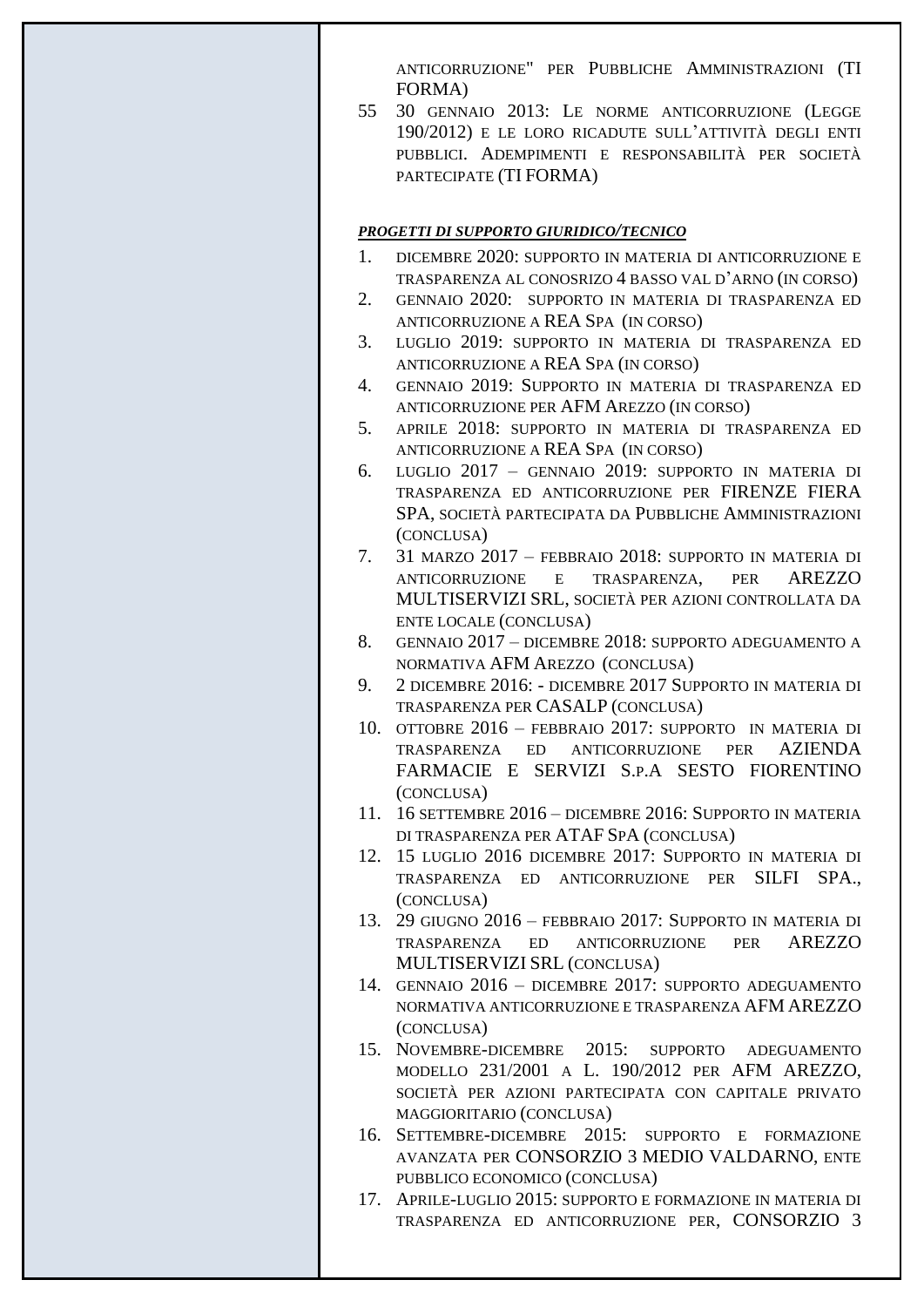MEDIO VALDARNO, ENTE PUBBLICO ECONOMICO. (CONCLUSA)

#### *ORGANISMO CON FUNZIONI ANALOGHE ALL'OIV*

- 1. GENNAIO 2020: ORGANISMO CON FUNZIONI ANALOGHE OIV PER SCAPIGLIATO SRL (SOCIETÀ IN HOUSE)
- 2. GENNAIO 2020: ORGANISMO CON FUNZIONI ANALOGHE A OIV PER ASET
- 3. APRILE 2019: ORGANISMO CON FUNZIONI ANALOGHE OIV PER COINGAS S.P.A. (SOCIETÀ CONTROLLATA) (IN CORSO)
- 4. GIUGNO 2019: ORGANISMO CON FUNZIONI ANALOGHE OIV PER AFM FOLLONICA (AZIENDA SPECIALE) (IN CORSO)
- 5. GENNAIO 2019: ORGANISMO CON FUNZIONI ANALOGHE AD OIV PER ATAF SPA (SOCIETÀ CONTROLLATA) (CONCLUSO)
- 6. GENNAIO 2019: ORGANISMO CON FUNZIONI ANALOGHE AD OIV PER FIRENZE FIERA SPA (SOCIETÀ CONTROLLATA) (IN CORSO)
- 7. GENNAIO 2019: ORGANISMO CON FUNZIONI ANALOGHE AD OIV PER AREZZO MULTISERVIZI SRL (SOCIETÀ IN HOUSE) (IN CORSO)
- 8. OTTOBRE/NOVEMBRE 2017: ORGANISMO CON FUNZIONI ANALOGHE AD OIV PER AZIENDA FARMACIE E SERVIZI S.P.A SESTO FIORENTINO (SOCIETÀ IN HOUSE), (CONCLUSO)
- 9. LUGLIO 2017: ORGANISMO CON FUNZIONI ANALOGHE AD OIV PER ATAM AREZZO SPA (SOCIETÀ IN HOUSE) (IN CORSO)
- 10. LUGLIO 2017: ORGANISMO CON FUNZIONI ANALOGHE AD OIV PER CONSORZIO 3 MEDIO VAL D'ARNO (ENTE PUBBLICO ECONOMICO) (CONCLUSO)
- 11. FEBBRAIO 2017: ORGANISMO CON FUNZIONI ANALOGHE AD OIV PER AREZZO MULTISERVIZI (SOCIETÀ IN HOUSE) (CONCLUSO)
- 12. 13 MAGGIO 2016: ORGANISMO CON FUNZIONI ANALOGHE AD OIV PER CONSORZIO 3 MEDIO VALDARNO, ENTE PUBBLICO ECONOMICO (CONCLUSO)
- 13. 5 APRILE 2016: ORGANISMO CON FUNZIONI ANALOGHE AD OIV PER AFM FOLLONICA AZIENDA SPECIALE (CONCLUSO)
- 14. 4 APRILE 2016: ORGANISMO CON FUNZIONI ANALOGHE AD OIV PER AMIA SPA, (CONCLUSO)
- 15. 1 FEBBRAIO 2016 : ORGANISMO CON FUNZIONI ANALOGHE AD OIV PER ATAM SPA SOCIETÀ PER AZIONI PARTECIPATA INTERAMENTE DA ENTE LOCALE (CONCLUSO)
- 16. 29 GENNAIO 2016: ORGANISMO CON FUNZIONI ANALOGHE AD OIV PER AREZZO MULTISERVIZI SRL SOCIETÀ A RESPONSABILITÀ LIMITATA PARTECIPATA INTERAMENTE DA ENTE LOCALE (CONCLUSO)

## *ALTRE ESPERIENZE*

1. PUBBLICAZIONI (V.DI SEGUITO)

2. MARZO/APRILE 2017: MEMBRO DI COMMISSIONE GIUDICATRICE PER ASSUNZIONE PERSONALE ESPERTO IN MATERIA DI ANTICORRUZIONE E TRASPARENZA PER FARMAVALDERA, SOCIETÀ PARTECIPATA DA ENTI LOCALI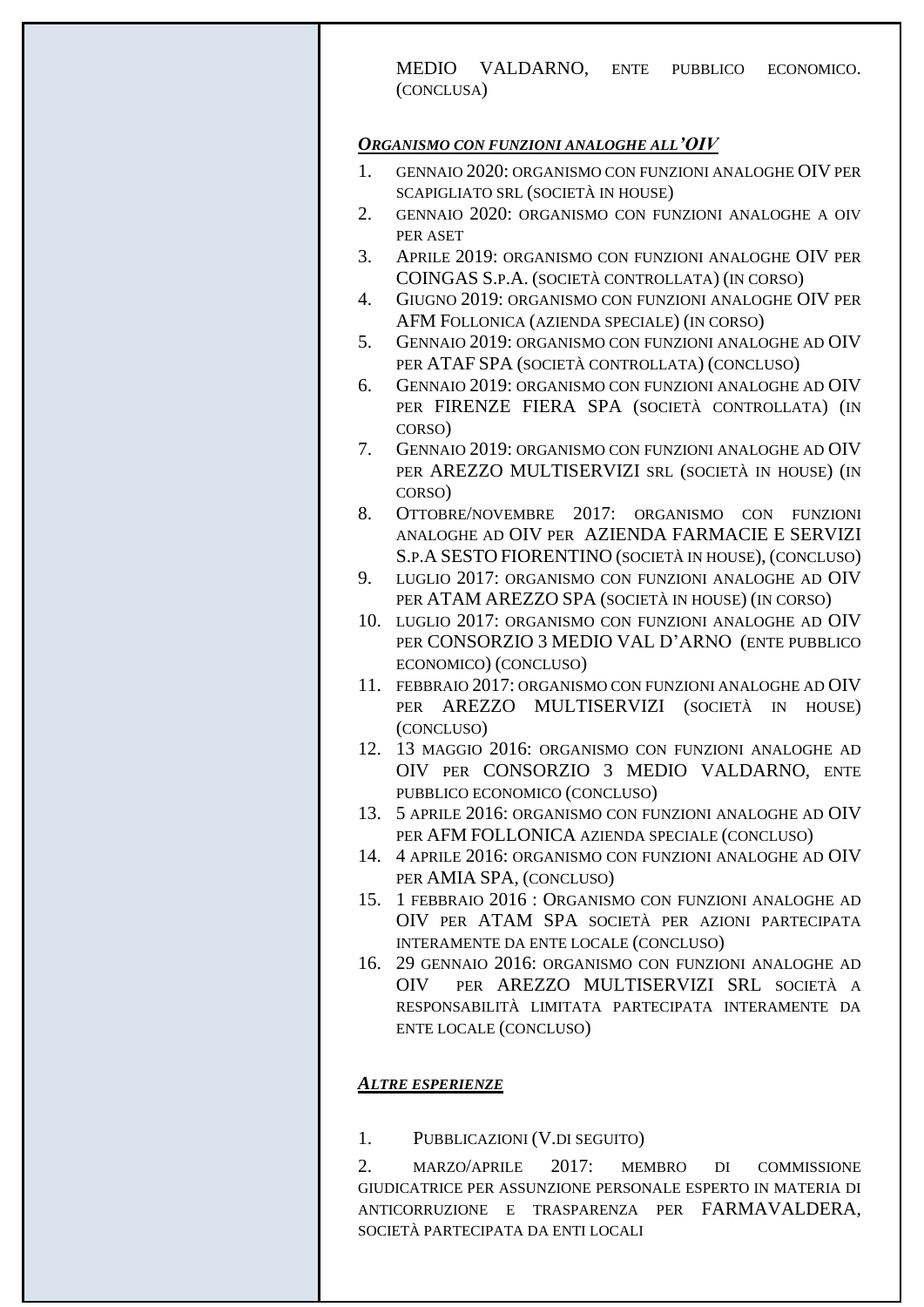#### **CONTRATTI PUBBLICI**

(ESPERIENZA: PROGETTI FORMATIVI DI CARATTERE TEORICO ED OPERATIVO, FINALIZZATI AD ILLUSTRARE LE QUESTIONI GIURIDICHE DI MAGGIOR INTERESSE E AD AFFRONTARE LE QUESTIONI E CRITICITÀ PRATICHE SOLLEVATE DAI PARTECIPANTI. PROGETTI DI CONSULENZA E SUPPORTO OPERATIVO, ANCHE CON ATTIVITÀ DI COMMITTENZA AUSILIARIA, PER SOCIETÀ PARTECIPATE. IN PARTICOLARE LA CONSULENZA ED IL SUPPORTO, CONSISTONO IN PROGETTI FINALIZZATI AD IMPOSTARE L'UFFICIO GARE/CONTRATTI E/O LA SINGOLA GARA/PROCEDURA SECONDO IL METODO DEL "PROGETTO" ED A RISOLVERE LE QUESTIONI GIURIDICHE CONNESSE SECONDO TALE METODO. I PROGETTI SI CONCRETIZZANO IN UN VERO E PROPRIO SUPPORTO OPERATIVO DALLA FASE DELLA PROGRAMMAZIONE A QUELLA DELL'ESECUZIONE, CON REVISIONE ED APPROVAZIONE DI ATTI E MODELLI (APPROVATI DALLA SOCIETÀ), PARTECIPAZIONI ALLE SEDUTE PUBBLICHE E RISERVATE (QUANDO AMMESSO DALLA LEGGE) E REVISIONE CON EVENTUALI PROPOSTE DI MODIFICA, DELLE ATTIVITÀ E ATTI DEI SOGGETTI COINVOLTI NELLA PROCEDURA.

### *PROGETTI DI DOCENZA/FORMAZIONE*

- 1. 11 DICEMBRE 2020: CONTRATTI PUBBLICI ED ANTICORRUZIONE (TI FORMA)
- 2. 3 DICEMBRE 2020: CONTRATTI PUBBLICI ED ANTICORRUZIONE (TI FORMA)
- 3. 27 NOVEMBRE 2020: CONTRATTI PUBBLICI ED ANTICORRUZIONE (TI FORMA)
- 4. 15 GIUGNO 2020: GLI INCARICHI PROFESSIONALI NELLA P.A.. APPALTI DI SERVIZI E PRESTAZIONI DI OPERA INTELLETTUALE (ANCI)
- 5. 21 GENNAIO 2019. LA TRACCIABILITÀ DEI FLUSSI FINANZIARI (ASET)
- 6. 20 FEBBRAIO 2018: LA TRACCIABILITÀ DEI FLUSSI FINANZI: L'AGGIORNAMENTO AL DECRETO LEGISLATIVO CORRETTIVO DEL CODICE APPALTI DELLE LINEE GUIDA ANAC SULLA TRACCIABILITÀ DEI FLUSSI FINANZIARI EX ART. 3 L. N. 136/2010 (TI FORMA)
- 7. 27 NOVEMBRE 2017: LA TRACCIABILITÀ DEL FLUSSI FINANZIARI. L'AGGIORNAMENTO AL DECRETO LEGISLATIVO CORRETTIVO DEL CODICE APPALTI DELLE LINNE GUIDA ANAC SULLA TRACCIABILITÀ DEI FLUSSI FINANZIARI EX ART. 3 L. N. 136/2010 (TI FORMA)
- 8. 14 DICEMBRE 2017: LA DISCIPLINA DEI SERVIZI INFUNGIBILI ALLA LUCE DELLE LINEE GUIDA N. 8/2017 (TI FORMA)
- 9. 28 MAGGIO 2015: DIFFERENZA TRA INCARICHI, CONSULENZE E APPALTI DI SERVIZI PROFESSIONALI (TI FORMA)
- 10. 4 FEBBRAIO 2015: CAD E DURC (TI FORMA)
- 11. 11 NOVEMBRE 2014: CODICE DEI CONTRATTI PUBBLICI E SOGGETTI AGGREGATORI PER PUBBLICHE AMMINISTRAZIONI (TI FORMA)
- 12. 17 GIUGNO 2013: SEMPLIFICAZIONE AMMINISTRATIVA, TRASPARENZA E ANTICORRUZIONE: I NUOVI OBBLIGHI DELLA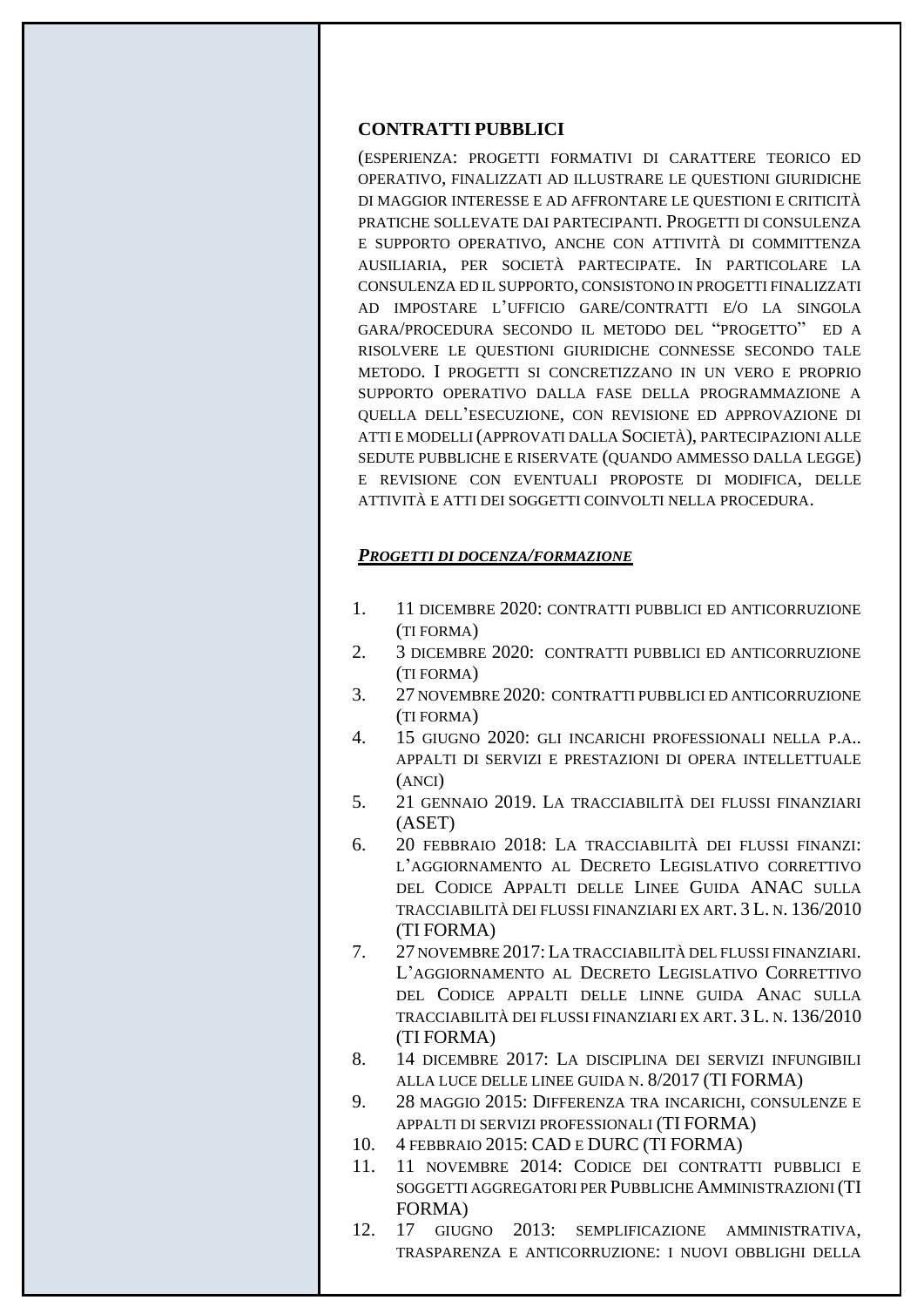STAZIONE APPALTANTE IN TEMA DI VERIFICA DEI REQUISITI, ACQUISIZIONI D'UFFICIO, DURC, CERTIFICAZIONE ANTIMAFIA PER PUBBLICHE AMMINISTRAZIONI (TI FORMA)

- 13. 22 APRILE 2013: SEMPLIFICAZIONE AMMINISTRATIVA, TRASPARENZA E ANTICORRUZIONE. L'ATTIVITÀ AMMINISTRATIVA E CONTRATTUALE ALLA LUCE DEL D.L. 83/2012, DEL D.LGS. 218/2012 E DELLA L. 190/2012. L'ACQUISIZIONE E LA VALIDITÀ DEL DURC E CERTIFICAZIONI ANTIMAFIA, LA VERIFICA DEI REQUISITI PER PUBBLICHE AMMINISTRAZIONI (TI FORMA)
- 14. 12 NOVEMBRE 2012: GLI OBBLIGHI DI REGOLARITÀ CONTRIBUTIVA (DURC) E LA TRACCIABILITÀ DEI FLUSSI FINANZIARI A DUE ANNI DALL'ENTRATA IN VIGORE DEL DPR 207/2010 E DELLA L. 136/2010 PER PUBBLICHE AMMINISTRAZIONI (TI FORMA)
- 15. 22 OTTOBRE 2012: DURC LA REGOLARITÀ CONTRIBUTIVA DEGLI OPERATORI ECONOMICI: OBBLIGHI SOSTANZIALI ED ADEMPIMENTI PROCEDIMENTALI PER PUBBLICHE AMMINISTRAZIONI (TI FORMA)
- 16. 18 SETTEMBRE 2012: LA REGOLARITÀ CONTRIBUTIVA DEGLI OPERATORI ECONOMICI: OBBLIGHI SOSTANZIALI ED ADEMPIMENTI PROCEDIMENTALI PER PUBBLICHE AMMINISTRAZIONI (TI FORMA)
- 17. 28 MAGGIO 2012: LA REDAZIONE DEL CONTRATTO DI APPALTO ALLA LUCE DELLE RECENTI EVOLUZIONI NORMATIVE E GIURISPRUDENZIALI PER PUBBLICHE AMMINISTRAZIONI (TI FORMA)
- 18. FEBBRAIO MARZO 2012: CORSO FORMAZIONE SULLA TRACCIABILITÀ DEI FLUSSI FINANZIARI PER SOCIETÀ A PARTECIPAZIONE PUBBLICA; (TI FORMA)

# *PROGETTI DI CONSULENZA E SUPPORTO*.

- 1. MARZO 2018 MARZO 2019: CONSULENZA APPALTI AFM FOLLONICA (CONCLUSA)
- 2. GENNAIO 2018 GENNAIO 2019: CONSULENZA IN MATERIA DI CONTRATTI PUBBLICI PER AREZZO MULTISERVIZI SRL (CONCLUSA)
- 3. LUGLIO 2017: CONSULENZA APPALTI ASCIT SPA (CONCLUSA)
- 4. GIUGNO 2017 LUGLIO 2018: CONSULENZA APPALTI REA IMPIANTI SRLU (CONCLUSA)
- 5. MARZO 2017: CONSULENZA APPALTI AFM FOLLONICA (CONCLUSA)

# *PROGETTI DI ATTIVITÀ DI COMMITTENZA AUSILIARIA*

- 1. LUGLIO 2019: ATTIVITÀ DI COMMITTENZA AUSILIARIA AREZZO MULTISERVIZI SRL (SCADENZA LUGLIO 2021)
- 2. APRILE 2019: ATTIVITÀ DI COMMITTENZA AUSILIARIA AFM FOLLONICA (SCADENZA APRILE 2021)
- 3. MARZO 2018: ATTIVITÀ DI COMMITTENZA AUSILIARIA AREZZO MULTISERVIZI SRL (SCADENZA GIUGNO 2019)

# **EDILIZIA, URBANISTICA ED ESPROPRIAZIONI PER PUBBLICA UTILITA'**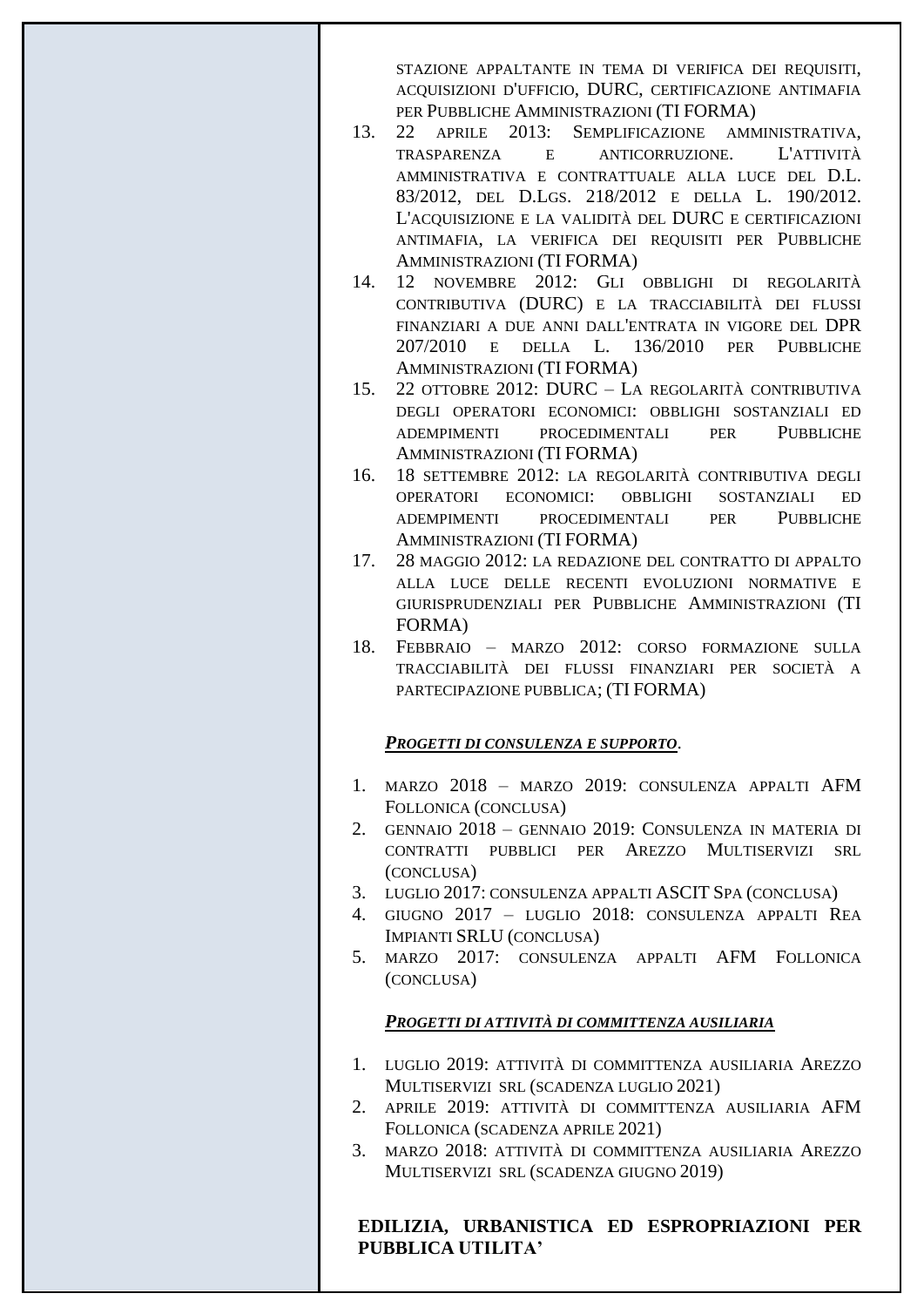*(ESPERIENZA: DOCENZE/GIORNATE FORMATIVE DI CARATTERE TEORICO ED OPERATIVE, FINALIZZATE AD ILLUSTRARE LE QUESTIONI GIURIDICHE DI MAGGIOR INTERESSE E AD AFFRONTARE LE QUESTIONI E CRITICITÀ PRATICHE SOLLEVATE DAI PARTECIPANTI. IN ALCUNI CASI, LA GIORNATA FORMATIVA È STATA DEDICATA ESCLUSIVAMENTE ALLA RISOLUZIONE DI QUESTIONI PRATICHE.)*

#### *PROGETTI DI DOCENZA/FORMAZIONE*

- 1. 1 DICEMBRE 2020: LE STRADE VICINALI (ANCI)
- 2. 7 MARZO 2019: I PROCEDIMENTI AMMINISTRATIVI DELLE PRATICHE EDILIZIE E PAESAGGISTICHE (ANCI- COMUNE DI BARBERINO DEL MUGELLO)
- 3. 7 DICEMBRE 2016: SCIA 1 E SCIA 2 (U.C. VERSILIA)
- 4. 17 NOVEMBRE 2016: LA SCIA DOPO IL DECRETO MADIA (ASEV)
- 5. 6 OTTOBRE 2015 : ESPROPRIAZIONE PER PUBBLICA UTILITÀ. PROCEDURA ED ASPETTI CRITICI, PER ENTI LOCALI (TI FORMA)
- 6. 29 SETTEMBRE 2015: ESPROPRIAZIONE PER PUBBLICA UTILITÀ. PROCEDURA ED ASPETTI CRITICI, PER ENTI LOCALI (TI FORMA)
- 7. 18 FEBBRAIO 2015: ESPROPRIAZIONI PER PUBBLICA UTILITÀ PER ENTI LOCALI (TI FORMA)
- 8. LUGLIO 2013: L'ESPROPRIAZIONE PER PUBBLICA UTILITÀ (C/O L'UNIVERSITÀ LA SAPIENZA DI ROMA)
- 9. 3 APRILE 2013: "ATTIVITÀ EDILIZIA ILLECITA. PROCEDIMENTO AMMINISTRATIVO E CONSEGUENZE PENALI. RUOLO DELL'UFFICIO TECNICO E ADEMPIMENTI DELLA POLIZIA MUNICIPALE" PER ENTI LOCALI (TI FORMA)
- 10. 12 MARZO 2013: "ATTIVITÀ EDILIZIA ILLECITA. PROCEDIMENTO AMMINISTRATIVO E CONSEGUENZE PENALI. RUOLO DELL'UFFICIO TECNICO E ADEMPIMENTI DELLA POLIZIA MUNICIPALE PER PUBBLICHE AMMINISTRAZIONI (TI FORMA)
- 11. 11 MAGGIO 2012: ESPROPRIAZIONI PER PUBBLICA UTILITÀ PER ENTI LOCALI (TI FORMA)
- 12. 12 APRILE 2012: PRINCIPI GENERALI IN MATERIA DI ESPROPRIAZIONE PER PUBBLICA UTILITÀ (C/O UNIVERSITÀ LA SAPIENZA DI ROMA)
- 13. 10 APRILE 2012: ESPROPRIAZIONI PER PUBBLICA UTILITÀ PER PUBBLICHE AMMINISTRAZIONI (TI FORMA)
- 14. 29 FEBBRAIO 2012: LA SANATORIA DEGLI ABUSI EDILIZI PER PUBBLICHE AMMINISTRAZIONI (TI FORMA)
- 15. 30 GENNAIO 2012: L'ABUSIVISMO EDILIZIO: PROCEDIMENTI AMMINISTRATIVI E CONSEGUENZE PENALI. ADEMPIMENTI E VALUTAZIONI A CARICO DELL'UFFICIO TECNICO E DELLA POLIZIA MUNICIPALE. DALLA RILEVAZIONE ALLE SANZIONI DEFINITIVE PER PUBBLICHE AMMINISTRAZIONI (TI FORMA
- 16. 12 DICEMBRE 2011: L'ABUSIVISMO EDILIZIO: PROCEDIMENTI AMMINISTRATIVI E CONSEGUENZE PENALI. ADEMPIMENTI E VALUTAZIONI A CARICO DELL'UFFICIO TECNICO E DELLA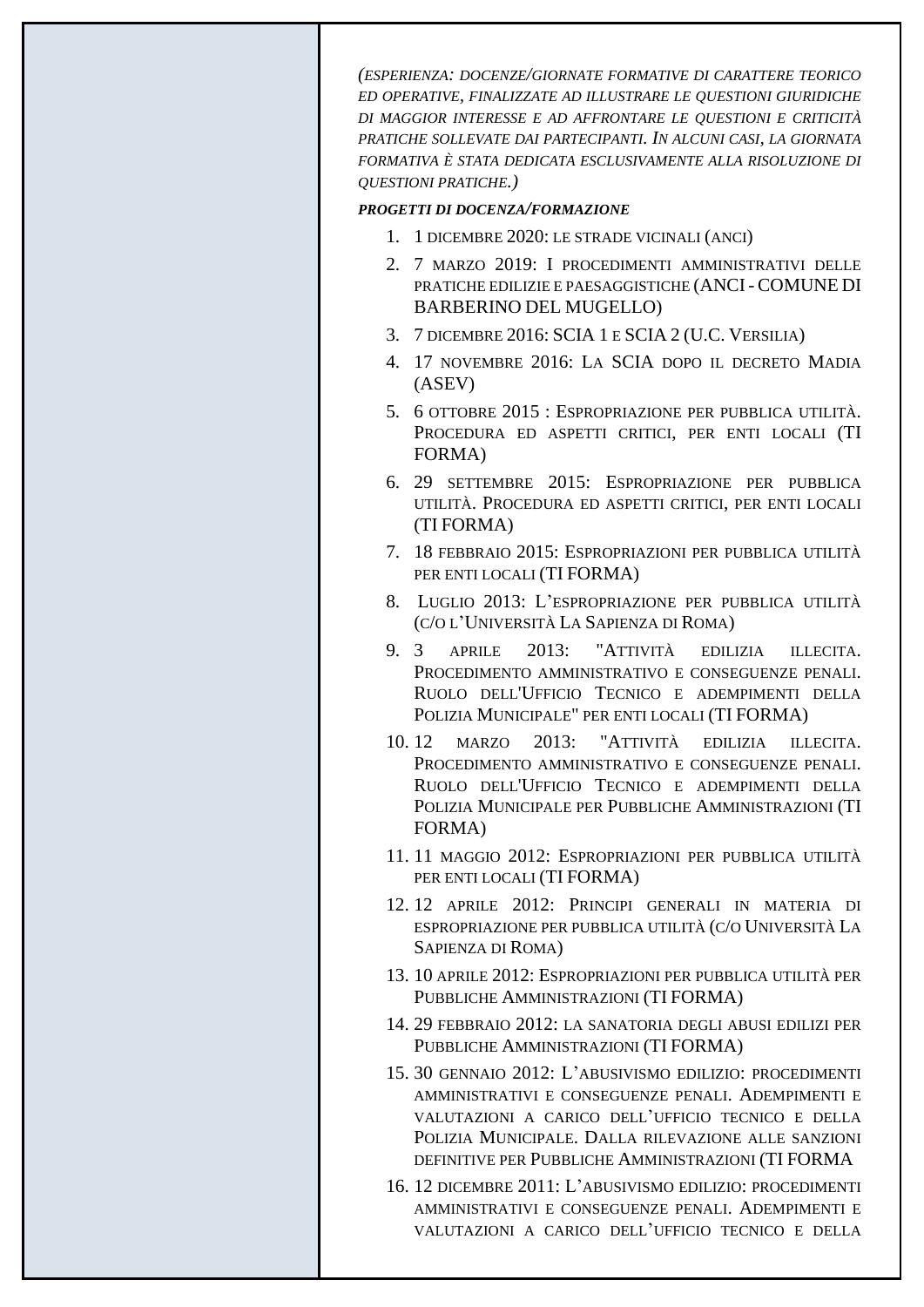POLIZIA MUNICIPALE. DALLA RILEVAZIONE ALLE SANZIONI DEFINITIVE PER PUBBLICHE AMMINISTRAZIONI (TI FORMA)

- 17. 5 DICEMBRE 2011: LE ESPROPRIAZIONI PER PUBBLICA UTILITÀ: IL PROCEDIMENTO ED I DIRITTI DEL PRIVATO, TRA PRASSI DEL SOGGETTO ESPROPRIANTE E RECENTE GIURISPRUDENZA PER PUBBLICHE AMMINISTRAZIONI (TI FORMA)
- 18. 12 OTTOBRE 2011: LE ESPROPRIAZIONI PER PUBBLICA UTILITÀ: IL PROCEDIMENTO ED I DIRITTI DEL PRIVATO, TRA PRASSI DELLA PUBBLICA AMMINISTRAZIONE E RECENTE GIURISPRUDENZA PER PUBBLICHE AMMINISTRAZIONI (TI FORMA)
- 19. OTTOBRE 2011: L'ABUSIVISMO EDILIZIO: PROCEDIMENTI AMMINISTRATIVI E CONSEGUENZE PENALI. ADEMPIMENTI E VALUTAZIONI A CARICO DELL'UFFICIO TECNICO E DELLA POLIZIA MUNICIPALE. DALLA RILEVAZIONE ALLE SANZIONI DEFINITIVE PER PUBBLICHE AMMINISTRAZIONI (TI FORMA)

# **PROCEDIMENTO AMMINISTRATIVO E CODICE DELL'AMMINISTRAZIONE DIGITALE**

*(ESPERIENZA: DOCENZE/GIORNATE FORMATIVE DI CARATTERE TEORICO ED OPERATIVE, FINALIZZATE AD ILLUSTRARE LE QUESTIONI GIURIDICHE DI MAGGIOR INTERESSE E AD AFFRONTARE LE QUESTIONI E CRITICITÀ PRATICHE SOLLEVATE DAI PARTECIPANTI)*

## *PROGETTI DI DOCENZA/FORMAZIONE*

- 1. 14 DICEMBRE 2020: IL PROCEDIMENTO AMMINISTRATIVO (ANCI)
- 2. 22 SETTEMBRE 2020: GLI ACCORDI EX. ARTT. 11 E 15 L.241/1990 (ANCI)
- 3. 28 LUGLIO 2020: IL PROCEDIMENTO AMMINISTRATIVO (ANCI)
- 4. 23 LUGLIO 2020: IL PROCEDIMENTO AMMINISTRATIVO (ANCI)
- 5. 22 LUGLIO 2020: GLI ACCORDI EX. ARTT. 11 E 15 L.241/1990 (ANCI)
- 6. 21 LUGLIO 2020: IL PROVVEDIMENTO AMMINISTRATIVO (ANCI)
- 7. 17 LUGLIO 2020: GLI ACCORDI EX. ARTT. 11 E 15 L.241/1990 (ANCI)
- 8. 16 LUGLIO 2020: IL PROCEDIMENTO AMMINISTRATIVO (ANCI)
- 9. 28 APRILE 2020: IL PROCEDIMENTO AMMINISTRATIVO (ANCI)
- 10. 23 APRILE 2020: IL PROCEDIMENTO AMMINISTRATIVO (ANCI)
- 11. 23 APRILE 2020: TEMPI DEL PROCEDIMENTO AMMINISTRATIVO (ANCI)
- 12. 21 APRILE 2020: GLI ACCORDI EX. ARTT. 11 E 15 L.241/1990 (ANCI)
- 13. 20 APRILE 2020: GLI ACCORDI EX. ARTT. 11 E 15 L.241/1990 (ANCI)
- 14. 16 APRILE 2020: GLI ACCORDI EX. ARTT. 11 E 15 L.241/1990 (ANCI)
- 15. 15 APRILE 2020: TECNICHE DI REDAZIONE DEGLI ATTI AMMINISTRATIVI
- 16. 17 MARZO 2020: IL PROCEDIMENTO AMMINISTRATIVO (ANCI)
- 17. 12 MARZO 2020: GLI ACCORDI EX. ARTT. 11 E 15 L.241/1990 (ANCI)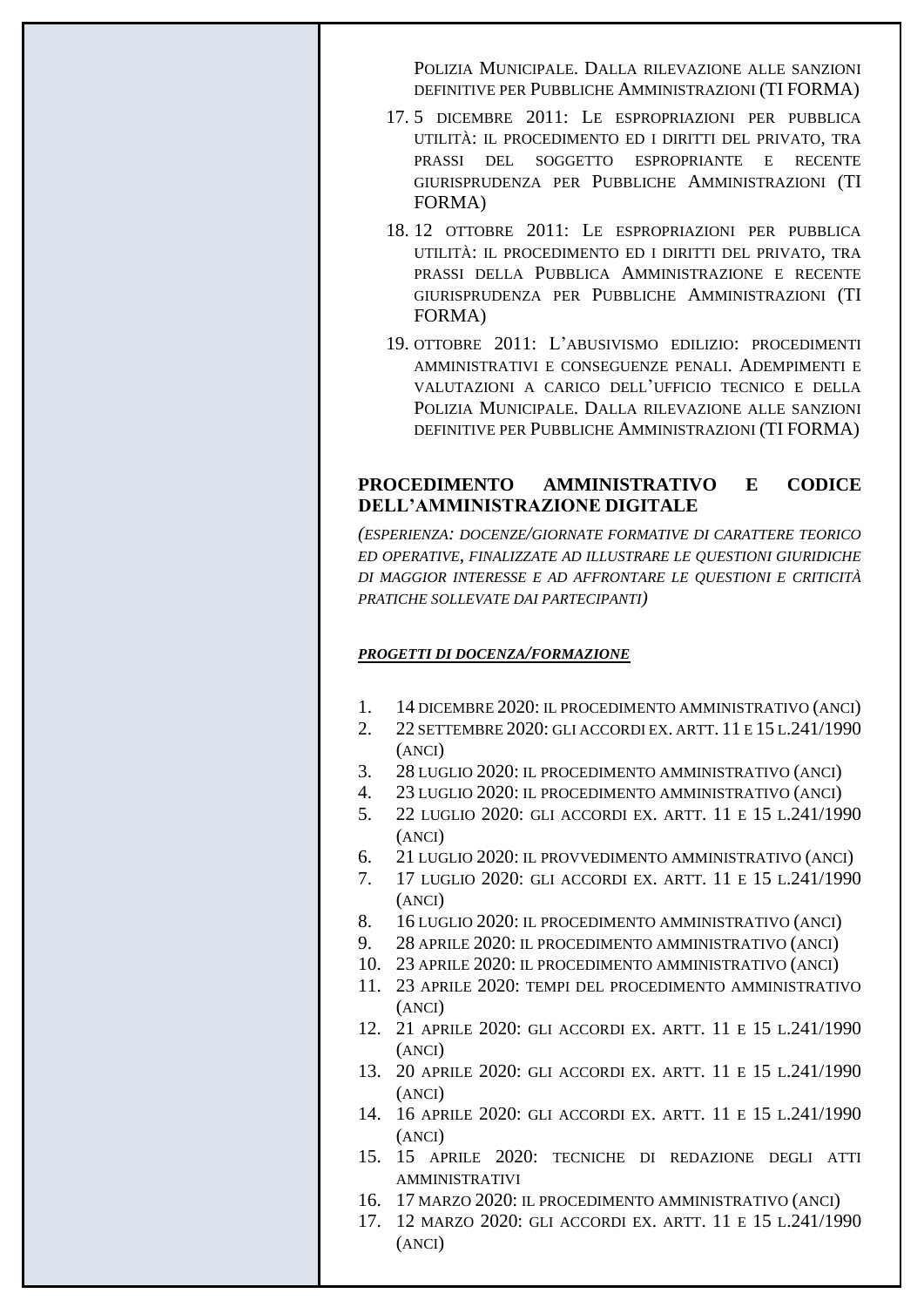- 18. 10 MARZO 2020: GLI ACCORDI EX. ARTT. 11 E 15 L.241/1990 (ANCI)
- 19. 25 FEBBRAIO 2020: GLI ACCORDI EX. ARTT. 11 E 15 L.241/1990 (ANCI)
- 20. 18 FEBBRAIO 2020: IL PROCEDIMENTO AMMINISTRATIVO (ANCI)
- 21. 4 FEBBRAIO 2020: IL PROCEDIMENTO AMMINISTRATIVO (ANCI)
- 22. 28 GENNAIO 2020: IL PROCEDIMENTO AMMINISTRATIVO (ANCI)
- 23. 8 MAGGIO 2019: TEMPI DEL PROCEDIMENTO AMMINISTRATIVO (ANCI)
- 24. 17 APRILE 2019: TECNICHE DI REDAZIONE DEGLI ATTI AMMINISTRATIVI (ANCI)
- 25. 4 OTTOBRE 2016: LA CORRETTA GESTIONE DEL PROTOCOLLO INFORMATICO (TI FORMA)
- 26. 19 SETTEMBRE 2016: LA CORRETTA GESTIONE DEL PROTOCOLLO INFORMATICO (TI FORMA)
- 27. 20 APRILE 2016: IL PROCEDIMENTO AMMINISTRATIVO DOPO LA LEGGE MADIA (ASEV)
- 28. 7 MARZO 2016: IL PROCEDIMENTO AMMINISTRATIVO DOPO LA LEGGE MADIA PER ENTI LOCALI (UC VERSILIA)
- 29. 15 FEBBRAIO 2016: IL PROCEDIMENTO AMMINISTRATIVO DOPO LA LEGGE MADIA PER ENTI LOCALI (TI FORMA)
- 30. 5 FEBBRAIO 2016: IL PROTOCOLLO INFORMATICO NELLE SOCIETÀ PARTECIPATE (TI FORMA)
- 31. 27 GENNAIO 2016: L'ESERCIZIO DI FUNZIONI AMMINISTRATIVE NELLE SOCIETÀ CON TOTALE O PREVALENTE CAPITALE PUBBLICO. L'OBBLIGO DI APPLICARE LA L. 241/1990. LE CONSEGUENZE IN TERMINI DI PROCEDURE E PROCEDIMENTI INTERNI, PER SOCIETÀ PARTECIPATE (TI FORMA)
- 32. 26 NOVEMBRE 2015: IL PROCEDIMENTO AMMINISTRATIVO DOPO LA LEGGE MADIA, PER ENTI LOCALI (ASEV)
- 33. 10 OTTOBRE 2014: PAGAMENTI PUBBLICA AMMINISTRAZIONE, CERTIFICAZIONE E FATTURAZIONE ELETTRONICA PER PUBBLICHE AMMINISTRAZIONI (TI FORMA
- 34. 26 SETTEMBRE 2014: CERTIFICAZIONE DEI CREDITI E FATTURAZIONE ELETTRONICA PER PUBBLICHE AMMINISTRAZIONI (TI FORMA)
- 35. OTTOBRE 2013: ARCHIVIAZIONE DIGITALE PER PUBBLICHE AMMINISTRAZIONI (TI FORMA)
- 36. 29 OTTOBRE 2012: ACCESSO AGLI ATTI AMMINISTRATIVI PER PUBBLICHE AMMINISTRAZIONI (TI FORMA)
- 37. 10 MAGGIO 2012: ATTIVA LA DECERTIFICAZIONE: LE MODIFICHE AL DPR445/2000, I NUOVI ADEMPIMENTI E GLI OBBLIGHI DELLA P.A. PER PUBBLICHE AMMINISTRAZIONI (TI FORMA)
- 38. NOVEMBRE 2011: LE EVOLUZIONI NORMATIVE ED ESPRESSIVE NEI PUBBLICI UFFICI: COME SCRIVERE CORRETTAMENTE UN ATTO AMMINISTRATIVO, TRA LEGGI SUI PROCEDIMENTI E REGOLE LINGUISTICHE PER PUBBLICHE AMMINISTRAZIONI (TI FORMA)

# **EDILIZIA RESIDENZIALE PUBBLICA E GESTIONE DEL PATRIMONIO**

*(ESPERIENZA: DOCENZE/GIORNATE FORMATIVE DI CARATTERE TEORICO ED OPERATIVE, FINALIZZATE AD ILLUSTRARE LE QUESTIONI GIURIDICHE DI MAGGIOR INTERESSE E AD AFFRONTARE LE QUESTIONI E CRITICITÀ PRATICHE SOLLEVATE DAI PARTECIPANTI)*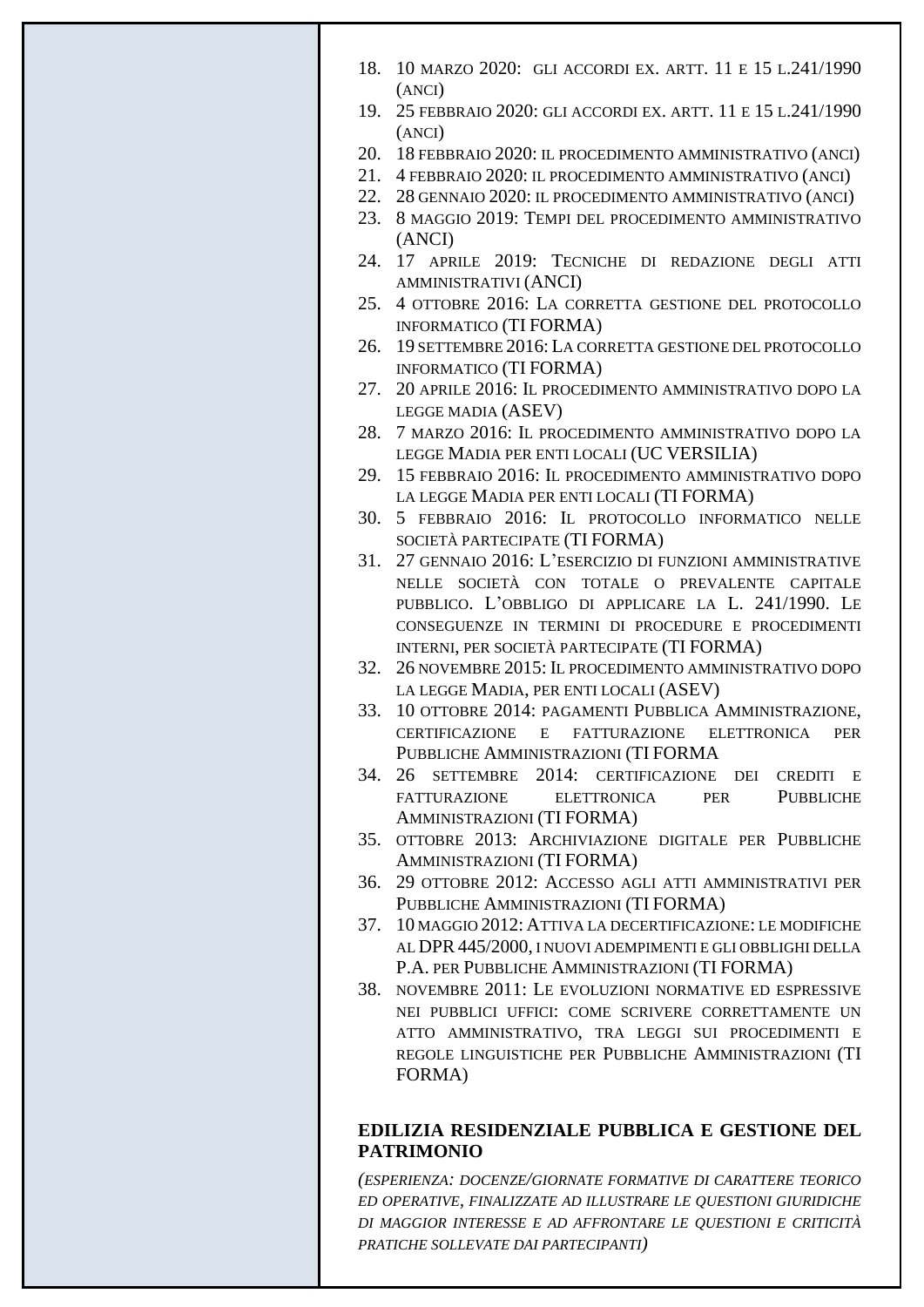### *PROGETTI DI DOCENZA/FORMAZIONE*

- 1. SETTEMBRE-DICEMBRE 2018: CICLO FORMAZIONE EDILIZIA PROVINCIALE GROSSETANA
- 2. 12 GIUGNO 2015: LA GESTIONE DEL PATRIMONIO PUBBLICO IMMOBILIARE DALL'ART 58 DEL DL. 112/2008 ALLA L. 164/2014" (ASEV)
- 3. 6 MAGGIO 2015: GESTIONE DEL PATRIMONIO PUBBLICO IMMOBILIARE PER ENTI LOCALI (TI FORMA)
- 4. 14 OTTOBRE 2014 RIFORMA DEL CONDOMINIO PER ERP (TI FORMA)
- 5. 16 LUGLIO 2014: LA RIFORMA DEL CONDOMINIO DOPO LA L. 220/2012 E LA L. 9/2014 PER ERP
- 6. 2 LUGLIO 2014: L'ALIENAZIONE DEGLI IMMOBILI IN ERP IN BASE ALLA LR 5/2014 E ALLA RECENTE CONVERSIONE IN LEGGE DEL DL N. 47/2014 (C.D. PIANO CASA) PER ERP (TI FORMA)
- 7. 4 GIUGNO 2014 E 25 GIUGNO 2014: L'ALIENAZIONE DEGLI IMMOBILI IN ERP IN BASE ALLA LR 5/2014 E ALLA RECENTE CONVERSIONE IN LEGGE DEL DL N. 47/2014 (C.D. PIANO CASA) PER ERP (TI FORMA)

# **SERVIZI CIMITERIALI**

*(ESPERIENZA: DOCENZE/GIORNATE FORMATIVE DI CARATTERE TEORICO ED OPERATIVE, FINALIZZATE AD ILLUSTRARE LE QUESTIONI GIURIDICHE DI MAGGIOR INTERESSE E AD AFFRONTARE LE QUESTIONI E CRITICITÀ PRATICHE SOLLEVATE DAI PARTECIPANTI)*

## *PROGETTI DI DOCENZA FORMAZIONE*

- 1. 27 OTTOBRE 2020: NUOVE MODALITÀ DI APPROCCIO ALLA RETROCESSIONE ED ALLA CESSIONE DEL SEPOLCRO FAMILIARE (ACSEL SERVIZI)
- 2. 18 GIUGNO 2020 SERVIZI CIMITERIALI: RISPOSTA ALLE CONCESSIONI PERDUTE (TI FORMA)
- 3. 14 MAGGIO 2020: SERVIZI CIMITERIALI (ACSEL SERVIZI)
- 4. 16 APRILE 2019: LE CONCESSIONI CIMITERIALI PERDUTE (ACSEL)

2. 19 SETTEMBRE 2018: VINCOLI CIMITERIALI E REVOCA DELLE CONCESSIONI PERPETUE (TI FORMA)

3. 14 APRILE 2015: METODO DI REDAZIONE DEL REGOLAMENTO DI POLIZIA MORTUARIA (TI FORMA)

4. 10 FEBBRAIO 2015: SERVIZI CIMITERIALI PER ENTI LOCALI (TI FORMA)

5. 22 OTTOBRE 2014: VINCOLI CIMITERIALI PER ENTI LOCALI (TI FORMA)

6. 3 LUGLIO 2014 SERVIZI CIMITERIALI: LE PROBLEMATICHE DELLE CONCESSIONI PERPETUE PER ENTI LOCALI (TI FORMA)

# **PROJECT MANAGEMENT**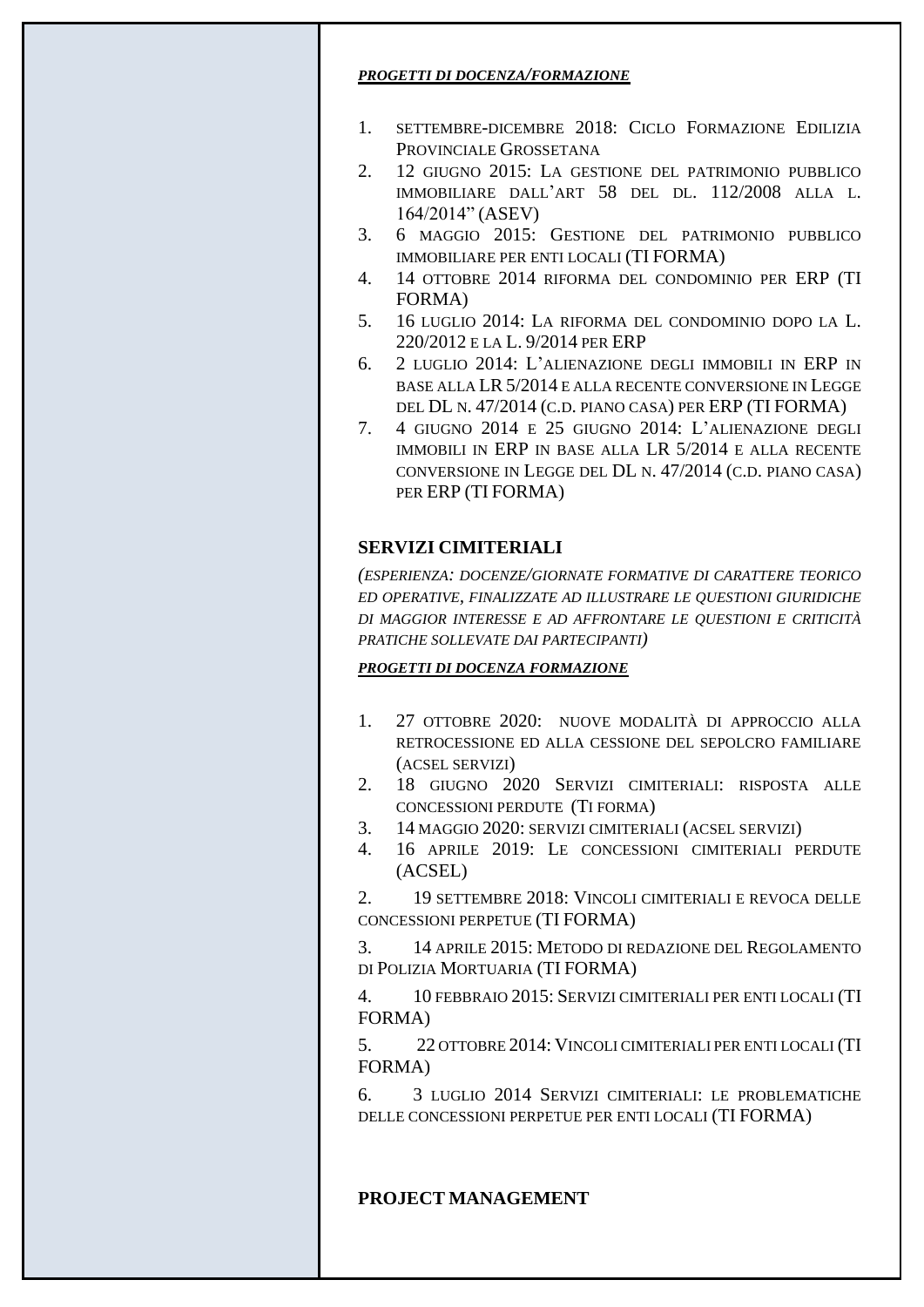*(ESPERIENZA: DOCENZE/GIORNATE FORMATIVE FINALIZZATE A FORMARE I DIPENDENTI PUBBLICI PER IL CONSEGUIMENTO DEGLI ESAMI ATTI A QUALIFICARSI COME P.M.)*

#### *PROGETTI FORMATIVI*

- 1. 7 LUGLIO 2020: CORSO PM BASE PER DIPENDENTI REGIONI PARTE PRIMA
- 2. 8 LUGLIO 2020 CORSO PM BASE PER DIPENDENTI REGIONI PARTE **SECONDA**
- 3. 9 LUGLIO 2020 CORSO PM BASE PER DIPENDENTI REGIONI PARTE TERZA
- 4. 26 OTTOBRE 2020: CORSO PM BASE PER DIPENDENTI REGIONI PARTE PRIMA
- 5. 28 OTTOBRE 2020: CORSO PM BASE PER DIPENDENTI REGIONI PARTE SECONDA
- 6. 29 OTTOBRE 2020: CORSO PM BASE PER DIPENDENTI REGIONI PARTE TERZA

#### 2018 - OGGI

SCRIVO ARTICOLI PER RIVISTE GIURIDICHE:

- LA RINUNCIA ALL'INCARICO DI RESPONSABILE PER LA PREVENZIONE DELLA CORRUZIONE E DELLA TRASPARENZA (RPCT) (RIVISTA ON LINE PUBLIC UTILITIES, 22 NOVEMBRE 2018)

- IL CONTROLLO SULLE DICHIARAZIONI SOSTITUTIVE DI CERTIFICAZIONE E DI NOTORIETÀ NELLE SOCIETÀ PUBBLICHE (RIVISTA ON LINE PUBLIC UTILITIES, 21 NOVEMBRE 2018)

- L'ORGANISMO CON FUNZIONI ANALOGHE ALL'ORGANISMO INDIPENDENTE DI VALUTAZIONE (OIV) NELLE SOCIETÀ CONTROLLATE E PARTECIPATE AI SENSI E PER GLI EFFETTI DELLA NORMATIVA TRASPARENZA ED ANTICORRUZIONE: LA NORMATIVA DI RIFERIMENTO (PARTE I) (RIVISTA ON LINE PUBLIC UTILITIES, 22 OTTOBRE 2018)

SOCIETÀ CONTROLLATE E PARTECIPATE: ATTESTAZIONE SULL'ASSOLVIMENTO DEGLI OBBLIGHI DI PUBBLICAZIONE AL 31 MARZO 2018 (RIVISTA ON LINE PUBLIC UTILITIES, 21 MARZO 2018);

- LE SOCIETÀ A PARTECIPAZIONE PUBBLICA CHE GESTISCONO IL SERVIZIO FARMACEUTICO E LA LORO DISCUSSA NATURA DI ORGANISMO DI DIRITTO PUBBLICO:

PARTE I: LA GENESI DELL'ORGANISMO DI DIRITTO PUBBLICO (RIVISTA ON LINE PUBLIC

UTILITIES, 6 MARZO 2018)

PARTE II: GLI ELEMENTI COSTITUTIVI: L'INFLUENZA PUBBLICA (RIVISTA ON LINE PUBLIC

UTILITIES, 14 MARZO 2018)

PARTE III: GLI ELEMENTI COSTITUTIVI: L'ELEMENTO TELEOLOGICO; I BISOGNI DI INTERESSE GENERALE (RIVISTA ON LINE PUBLIC UTILITIES, 21 MARZO 2018)

PARTE IV: GLI ELEMENTI COSTITUTIVI: L'ELEMENTO TELEOLOGICO; IL CARATTERE NON INDUSTRIALE O COMMERCIALE (RIVISTA ON LINE PUBLIC UTILITIES, 28 MARZO 2018)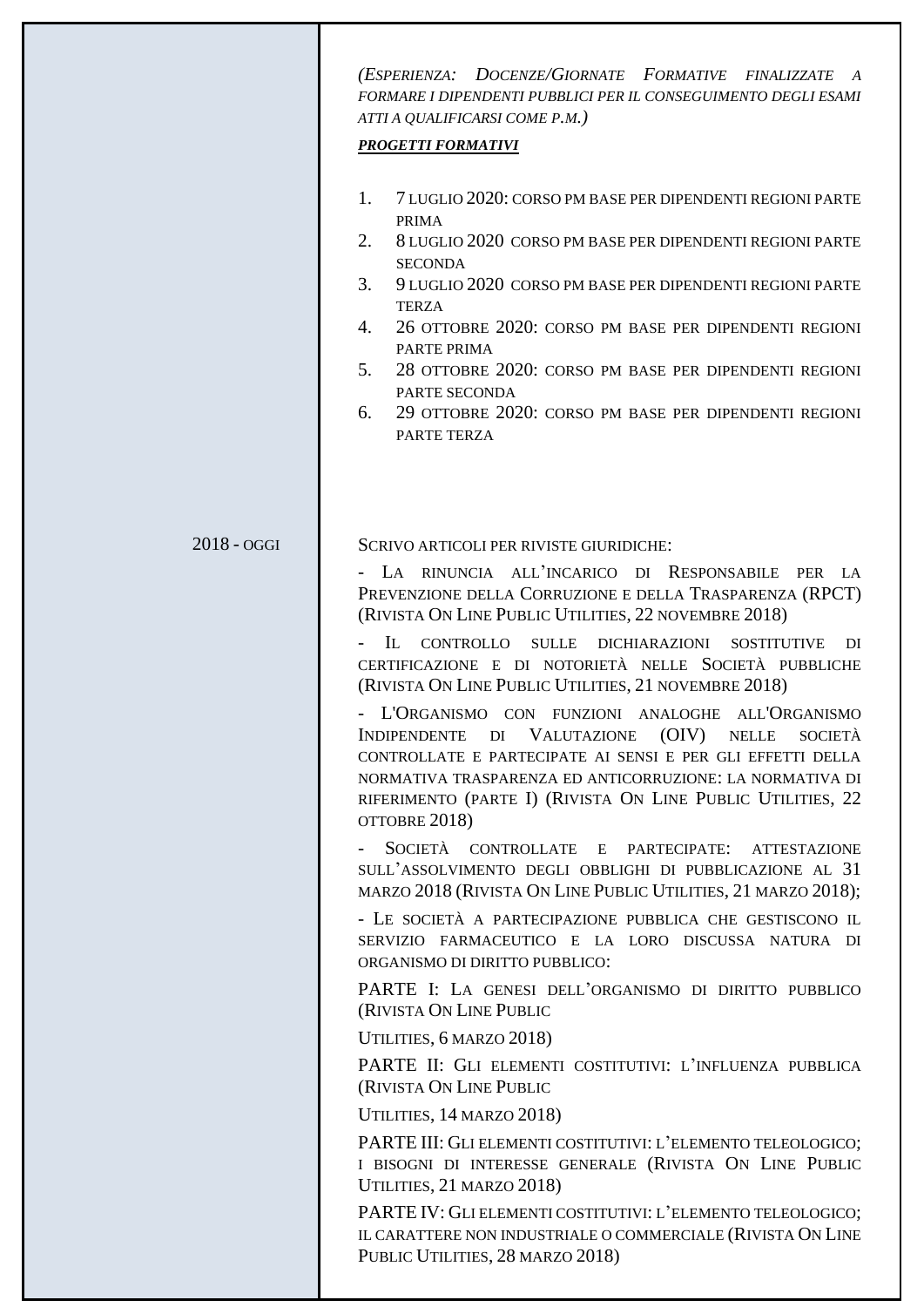| FEBBRAO 2020 - OGGI                          | COSTITUZIONE DELLA SOCIETÀ TRA AVVOCATI JUS                                                                                                                                                                                                                                                                  |
|----------------------------------------------|--------------------------------------------------------------------------------------------------------------------------------------------------------------------------------------------------------------------------------------------------------------------------------------------------------------|
| <b>ALTRI</b><br><b>TITOLI/CERTIFICAZIONI</b> | ISCRITTO IN ELENCO OIV IL 11/11/2019 CON PROGRESSIVO N° 5066<br>E FASCIA: 1                                                                                                                                                                                                                                  |
|                                              | 9.09.2019: CERTIFICAZIONE DI PROJECT MANAGER (ISCRITTO AD<br>ALBO DI PM)                                                                                                                                                                                                                                     |
|                                              | 17.11.2018: CERTIFICAZIONE DI PROJECT MANAGEMENT - ISIPM<br>AVANZATO (CONSEGUITO PRESSO LA LUISS BUSINESS SCHOOL)                                                                                                                                                                                            |
|                                              | 25.10.2018: CERTIFICAZIONE DI PROJECT MANAGEMENT - ISIPM<br>BASE (CONSEGUITO PRESSO LA LUISS BUSINESS SCHOOL)                                                                                                                                                                                                |
| <b>ISTRUZIONE E FORMAZIONE</b>               | MATURITÀ SCIENTIFICA CONSEGUITA PRESSO IL LICEO "MARCONI" DI                                                                                                                                                                                                                                                 |
|                                              | SAN MINIATO NEL 1996.<br>LAUREA IN GIURISPRUDENZA PRESSO L'UNIVERSITÀ DI PISA IL 7                                                                                                                                                                                                                           |
|                                              | APRILE 2005, CON TESI DI LAUREA IN DIRITTO AMMINISTRATIVO DAL<br>TITOLO "LA PREGIUDIZIALITÀ AMMINISTRATIVA: LA RICERCA DI UN<br>ORDINE". VOTAZIONE FINALE: 100/110                                                                                                                                           |
| <b>CAPACITÀ E COMPETENZE</b>                 |                                                                                                                                                                                                                                                                                                              |
| <b>PERSONALI</b>                             | NEL 2003, ATTIVITÀ DI COLLABORAZIONE COME VOLONTARIO, IN<br>STRUTTURE DI ACCOGLIENZA SOCIALE, CON LA ASSOCIAZIONE<br>"VITA" DI CASTELFRANCO DI SOTTO.                                                                                                                                                        |
|                                              | DAL 2006, ATTIVITÀ DI VOLONTARIO PRESSO ENTI ED ASSOCIAZIONI<br>NO PROFIT: CONSULENZA ED ASSISTENZA GIURIDICHE, SPECIE IN<br>CON ISTITUZIONI<br><b>PUBBLICHE</b><br>DI RAPPORTI<br>E<br>MATERIA<br>AMMINISTRAZIONI,<br>NONCHÉ<br>DI<br><b>AUTORIZZAZIONI</b><br>Ε<br>REGOLAMENTAZIONE DELLE ATTIVITÀ SVOLTE; |
|                                              | PARTECIPAZIONE A CORSI DI FORMAZIONE, AGGIORNAMENTO E<br>PERFEZIONAMENTO; SEMINARI E GIORNATE DI STUDIO                                                                                                                                                                                                      |
| <b>MADRELINGUA</b>                           | <b>ITALIANO</b>                                                                                                                                                                                                                                                                                              |
| <b>ALTRE LINGUE</b>                          | <b>INGLESE</b>                                                                                                                                                                                                                                                                                               |
| CAPACITÀ DI LETTURA                          | <b>SUFFICIENTE</b>                                                                                                                                                                                                                                                                                           |
| <b>CAPACITÀ DI SCRITTURA</b>                 | <b>ELEMENTARE</b>                                                                                                                                                                                                                                                                                            |
| <b>CAPACITÀ DI ESPRESSIONE</b>               | <b>ELEMENTARE</b>                                                                                                                                                                                                                                                                                            |
| <b>ORALE</b><br><b>CAPACITÀ E COMPETENZE</b> |                                                                                                                                                                                                                                                                                                              |
| <b>RELAZIONARI</b>                           | GRAZIE ALL'ESPERIENZA LAVORATIVA SOPRA DESCRITTA HO<br>MATURATO UNA BUONA CAPACITÀ DI RAPPORTARMI POSITIVAMENTE<br>E PROPOSITIVAMENTE CON I COLLEGHI, I CLIENTI E TUTTE LE PERSONE<br>IN GENERE CON CUI VENGO IN CONTATTO. HO IMPARATO AD                                                                    |

ASCOLTARE ED ELABORARE I SUGGERIMENTI, LE CRITICHE E LE